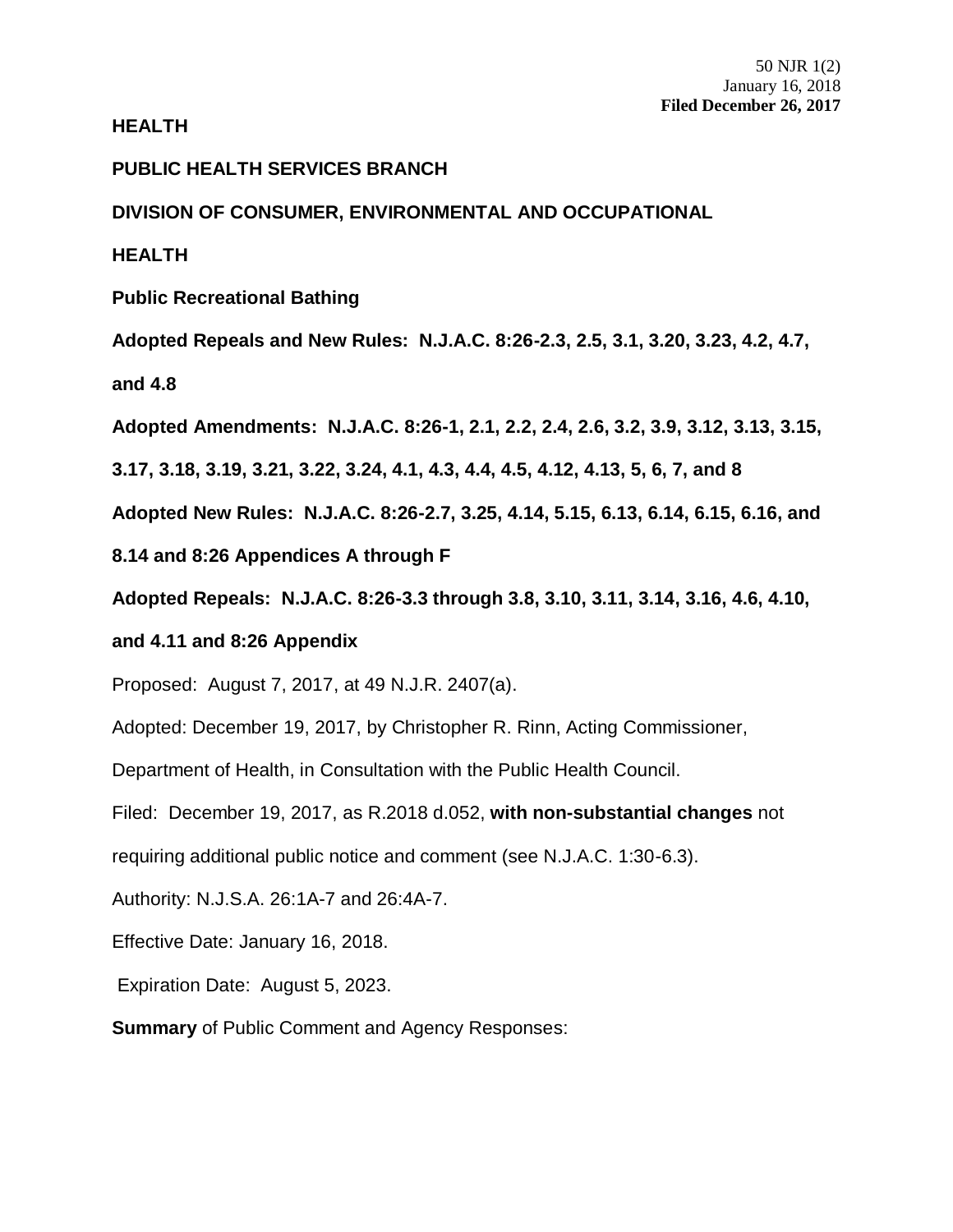The Department of Health (Department) received timely comments from the following commenters during the 60-day public comment period, which ended on October 6, 2017:

1. Amanda Applegate, Town of Morristown, Morristown, NJ

2. Kristin Baise, Morris County Park Commission, Morristown, NJ

3. Alice Cadotte, Monmouth County Health Department, Freehold, NJ

4. Michele Cammarata, Township of Montclair Recreational and Cultural Affairs, Montclair, NJ

5. Christine Cronin, New Providence Community Pool, New Providence, NJ

6. Jim Cunningham, NJ Recreation and Park Association, Princeton, NJ

7. Jill Daggon, NJ Recreation and Park Association, Princeton, NJ

8. Christine Davy, Sussex County Division of Health, Hamburg, NJ

9. Patrick Dillion, Atlantic County Division of Public Health, Northfield, NJ

10. James Fagan, Inlet Condominium Association, Chadds Ford, PA

11. William Foelsch, Township of Morris, Convent Station, NJ

12. Dina Fornataro-Healey, Somerset County Park Commission, Bridgewater, NJ

13. Jennifer Gander, Bernards Township, Basking Ridge, NJ

14. Kathy Gerndt, Borough of Somerville, NJ Recreation and Park Association,

Princeton, NJ

15. Robert Hogan, Milburn Township Recreation Department, Millburn, NJ

16. Harvey Klein, Garden State Labs, Hillside, NJ

17. Jordan Klein, Garden State Labs, Hillside, NJ

18. Rajendra Kothavade, Microbiologist, Horham, PA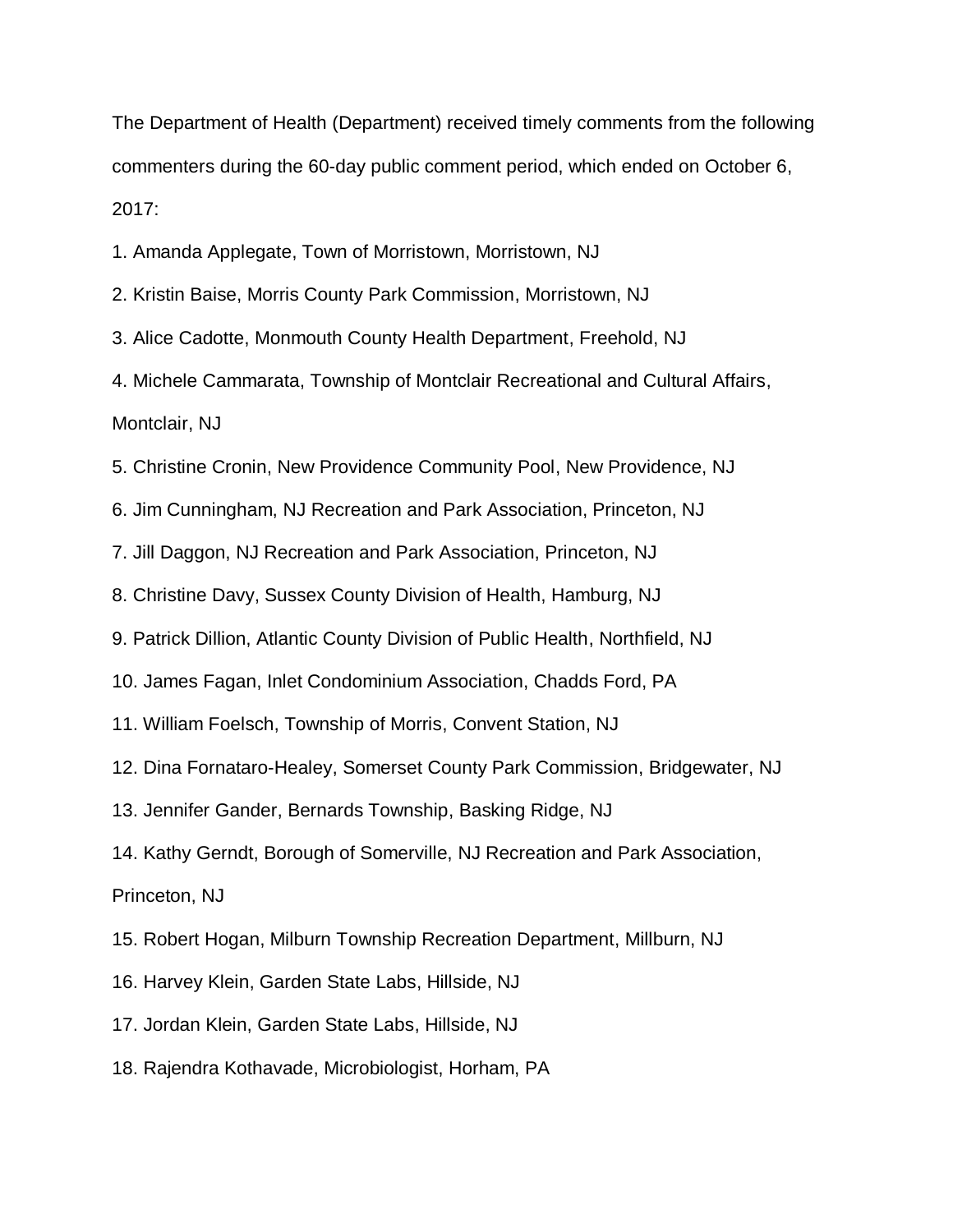- 19. Clark Lagemann, YMCA, Westfield, NJ
- 20. Judith Leblein Josephs, NJ Recreation and Park Association, Princeton, NJ
- 21. Adam Leib, NJ Recreation and Park Association, Springfield, NJ
- 22. Melissa Mancuso, Recreation Director, Township of Maplewood, Maplewood, NJ
- 23. Frank Masella, Borough of Mountainside-Recreation Department, Mountainside, NJ
- 24. Ellen Meyer, Lonza, Charleston, TN
- 25. Wendy Moyle, NJ Recreation and Park Association, Princeton, NJ
- 26. Carol Nauta, Borough of Chatham, Chatham, NJ
- 27. Stephanie Pizzulo, Lafayette Township, Lafayette, NJ
- 28. Jennifer Rack, Morris County Park Commission, Morristown, NJ
- 29. Timothy Roetman, NJ Recreation and Park Association, Princeton, NJ
- 30. Michael Reisner, East Brunswick Parks and Recreation, East Brunswick, NJ
- 31. Paul David Roman, Shrewsbury, NJ
- 32. Kate Schmidt, Township of South Orange Village, South Orange, NJ
- 33. John Swartz, Township of Secaucus, Secaucus, NJ
- 34. Alex Sperling, NJ Recreation and Park Association, Princeton, NJ
- 35. Suzanne Trainor, CEO, International Health, Racquet and Sportsclub Association,

Boston, MA

- 36. Bob Ward, NJ Recreation and Park Association, Princeton, NJ
- 37. Pam Griffin, Executive Director, NJ Recreation and Park Association, Princeton, NJ
- A summary of the comments and the Department's responses thereto follows.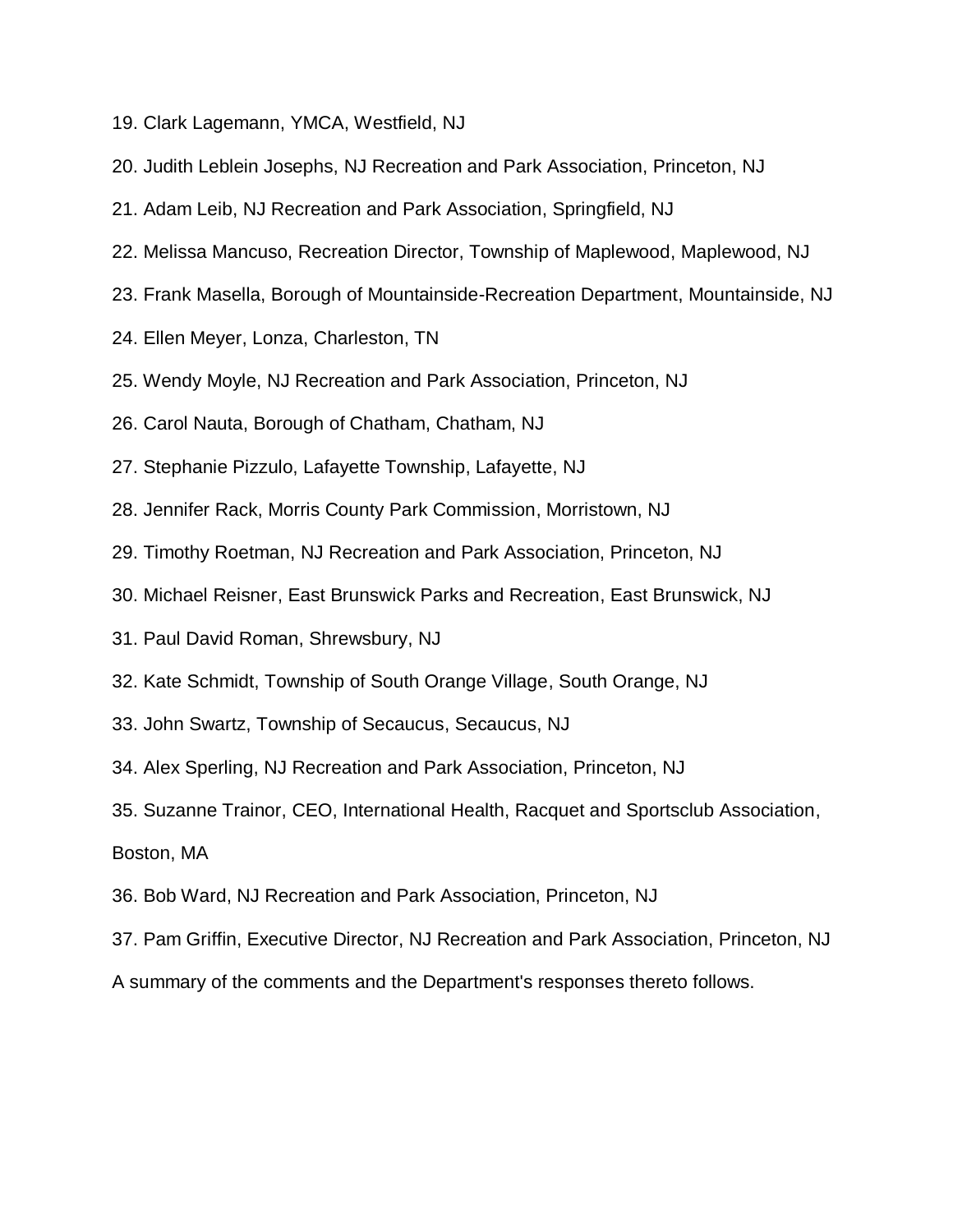1. COMMENT: One commenter states that the definitions of "public recreational bathing facility" and "private recreational bathing facility" should be modified to exempt condominium communities of 30 units or less from these rules. (10)

RESPONSE: The Department disagrees with the comment. The definitions of "public recreational bathing facility" (PRB facility) and "private recreational bathing facility" were crafted to comport with N.J.S.A. 55:13A-3(k), which defines multiple unit dwellings that are subject to the jurisdiction of the Department of Community Affairs under the Hotel and Multiple Dwelling Law, N.J.S.A. 55:13A-1 et seq. The Hotel and Multiple Dwelling Law establishes that a private residence contains fewer than three dwelling units. Accordingly, the Department is required to define "PRB facility" and "private recreational bathing facility" in a manner that is consistent with the Hotel and Multiple Dwelling Law. Therefore, the Department declines to modify the definitions based upon the comment.

2. COMMENT: One commenter states that both the construction code and local health officials should review plans for PRB facilities to ensure compliance with the Uniform Construction Code (UCC) and this chapter. The commenter states that it is her understanding that the construction code officials will not review plans for filtration system compliance. (8)

RESPONSE: The Department agrees in part with the commenter and disagrees in part with the commenter. The Department agrees that construction code officials and the local health officials should review all plans for PRB facilities, which includes the filtration system. N.J.A.C. 8:26-2.2(a) and (b) together require that construction code officials and local health officials shall review all plans for PRB facilities. The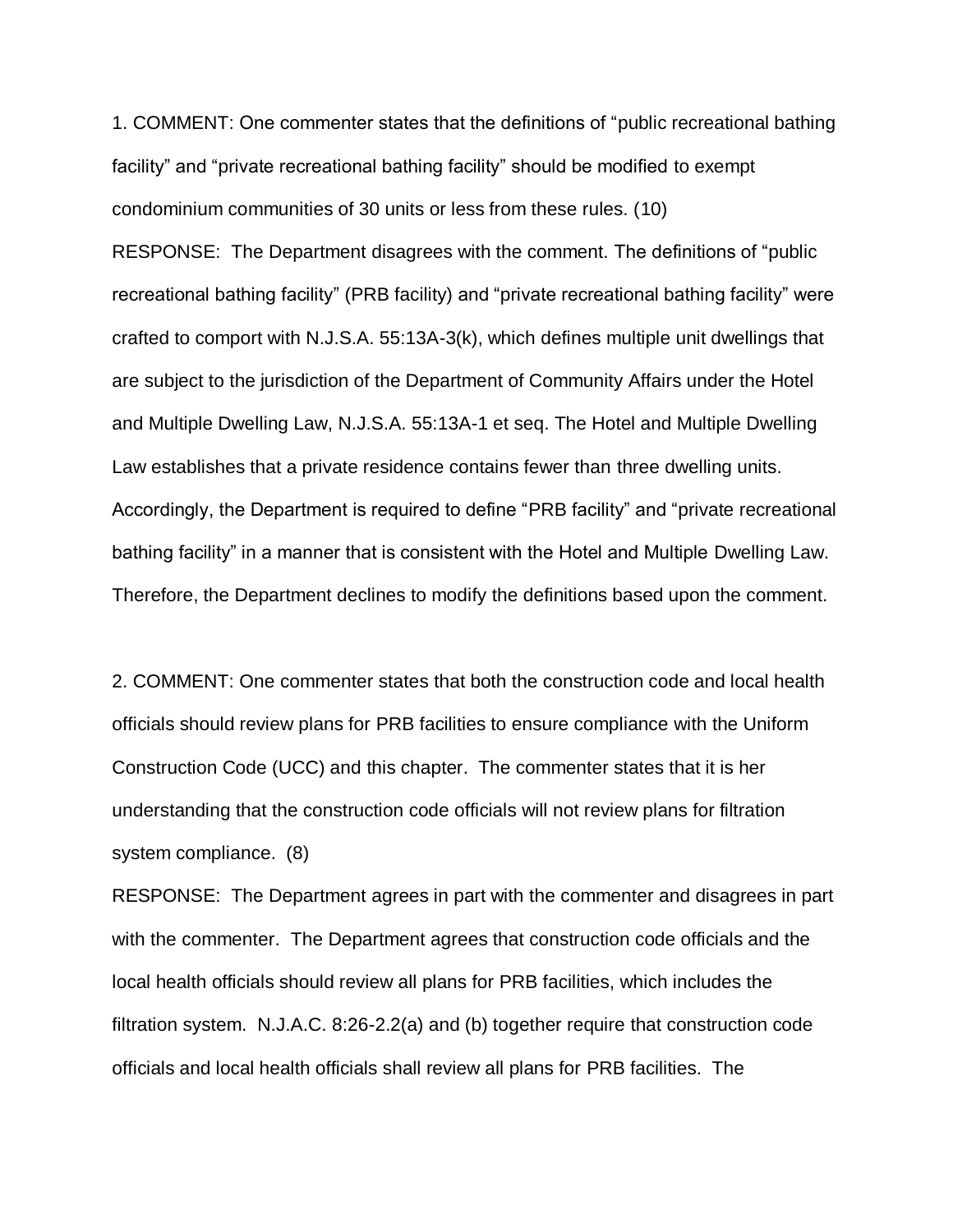Department disagrees with the comment that construction code officials will not review plans for filtration system compliance. Local construction code officials issue a permit to start construction after all plans, including the filtration system, are approved.

3. COMMENT: One commenter states that the requirement for the local health authority to either approve or disapprove of plans to construct a PRB facility within 30 days of approval by the local construction code official at N.J.A.C. 8:26-2.3(d) is confusing. (8) RESPONSE: The Department disagrees with the comment. N.J.A.C. 8:26-2.3(d) states, in relevant part, that "the health authority shall review and approve or disapprove the application in writing within 30 days of the date of approval by the local code officials." This means that the local health authority has 30 days to either approve or deny the project after the construction code official has approved of the project.

4. COMMENT: One commenter states that the proposed rule at N.J.A.C. 8:26-2.5(a) and (b) should be modified to include trained pool operators (TPOs) as being responsible for completing the Operational Checklist with respect to hot tubs, spas, and sprayparks. (8)

RESPONSE: The Department disagrees with the commenter that a modification to the rules is necessary. TPOs are responsible for completing the Operational Checklist with respect to hot tubs, spas, and sprayparks in the rule as proposed. Hot tubs, spas, and sprayparks are included in the definition of a "swimming pool" at N.J.A.C. 8:26-1.3. Therefore, no change is necessary from the proposal.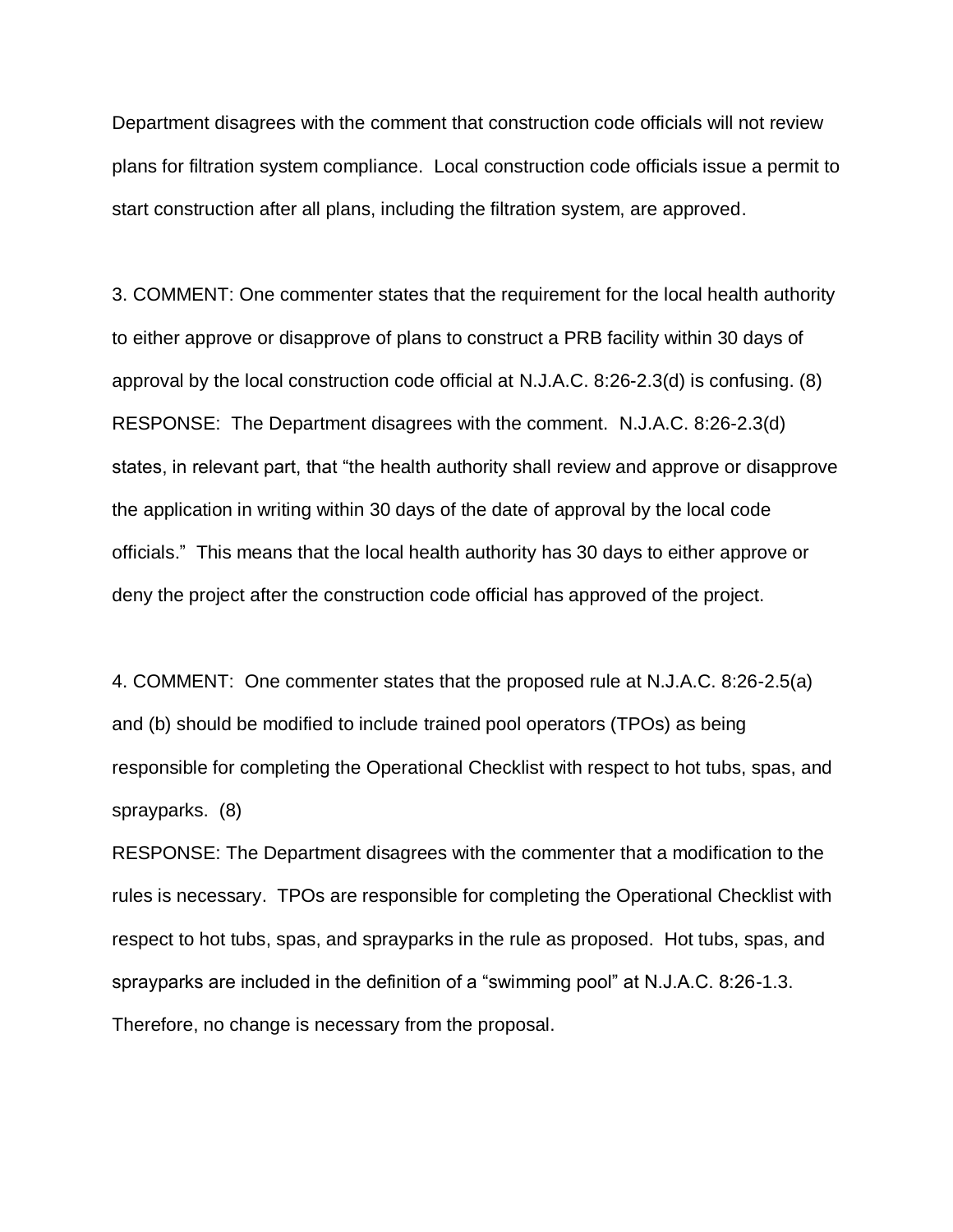5. COMMENT: One commenter states that local health officers should be able to modify the Operational Checklist found at N.J.A.C. 8:26 Appendix E to "accommodate additional location information and to clarify items." (8)

RESPONSE: The Department disagrees in part with the commenter and agrees in part with the commenter. The Department disagrees that local health officers should be able to modify the Operational Checklist because the Department intends the form to be standardized Statewide. The Department agrees that additional space should be provided on the form for notes and the Department has left space on the Operational Checklist for that purpose.

6. COMMENT: One commenter states that the proposed rule at N.J.A.C. 8:26-2.5(d)1, which establishes the requirement to inspect each year-round facility before it opens to the public for the first time "implies" that this requirement applies to year-round facilities. (8)

RESPONSE: The Department disagrees with the commenter. The rule at N.J.A.C. 8:26-2.5(d)1 does not "imply" that year-round facilities must be inspected before opening to the public for the first time. The rule requires that year-round facilities must be inspected before opening to the public for the first time.

7. COMMENT: One commenter states that the proposed rule at N.J.A.C. 8:26-2.7(a) should be modified to include sprayparks. (8)

RESPONSE: The Department disagrees with the commenter. N.J.A.C. 8:26-2.7(a) expressly applies to swimming pools. Sprayparks are included in the definition of a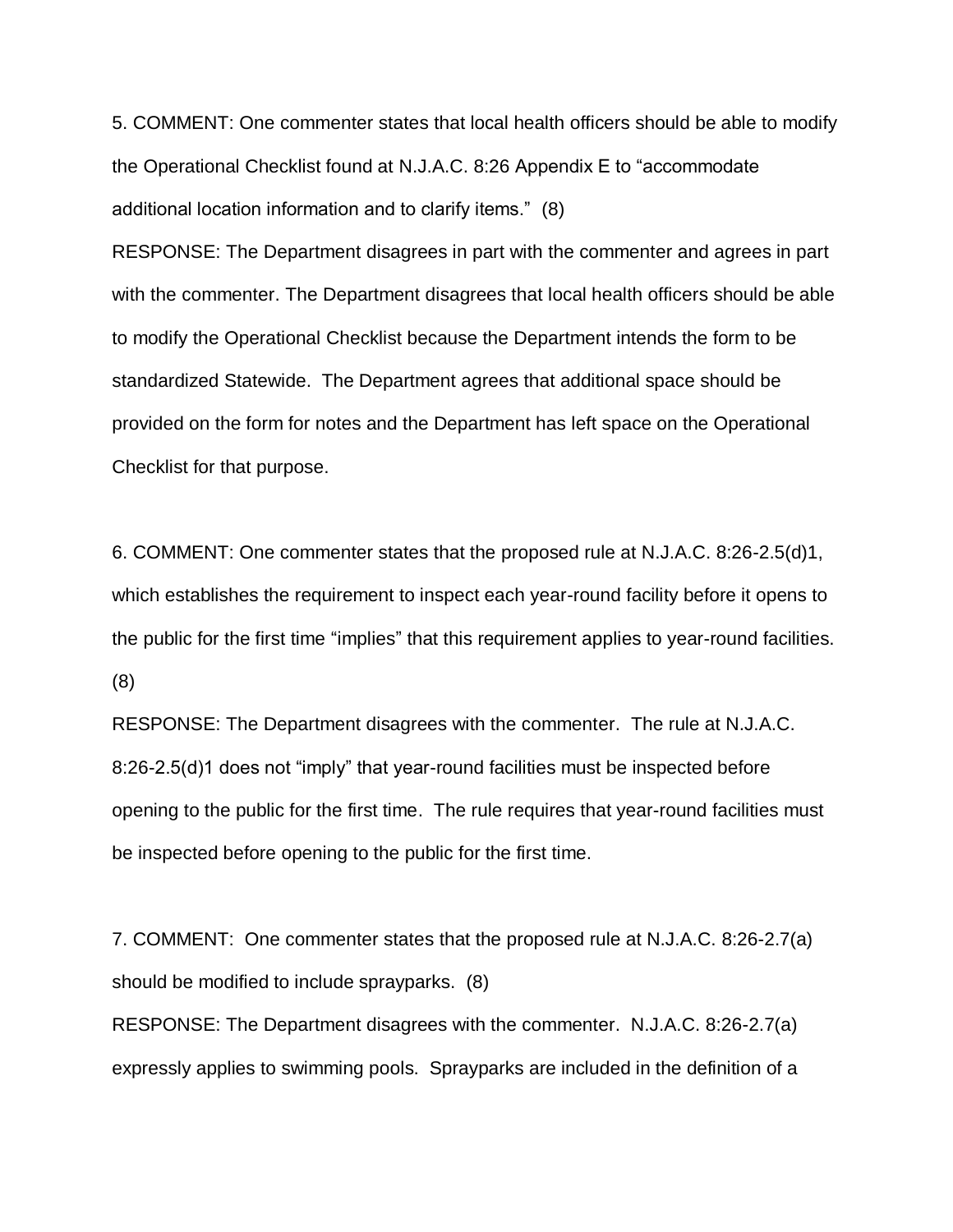"swimming pool" at N.J.A.C. 8:26-1.3. Therefore, no change is necessary from the proposal.

8. COMMENT: One commenter states that it is important for a swimming pool pump to flow, so as to clean the filter against the total dynamic head (TDH). The Department should not remove this requirement from the rules. (8) RESPONSE: The Department agrees with the comment. N.J.A.C. 8:26-3.1 incorporates the UCC by reference, as amended and supplemented. The UCC requires pump water flow to clean the filter against the TDH.

9. COMMENT: One commenter states that it is important for a swimming pool to have flow meters. The Department should not remove this requirement from the rules. (8) RESPONSE: The Department agrees with the comment. N.J.A.C. 8:26-3.1 incorporates the UCC by reference, as amended and supplemented. The UCC requires swimming pools to have flow meters.

10. COMMENT: One commenter states that N.J.A.C. 8:26-3.17(a) and 4.5(a) should not be omitted from the rule because makeup water is added to swimming pools via a garden hose submerged in pool water without backflow protection. (8) RESPONSE: The Department agrees with the commenter in part and disagrees with the commenter in part. The Department agrees that language concerning the safe addition of makeup water to swimming pools should not be absent from the rule. The Department requires all pool construction, design, and safety features to comply with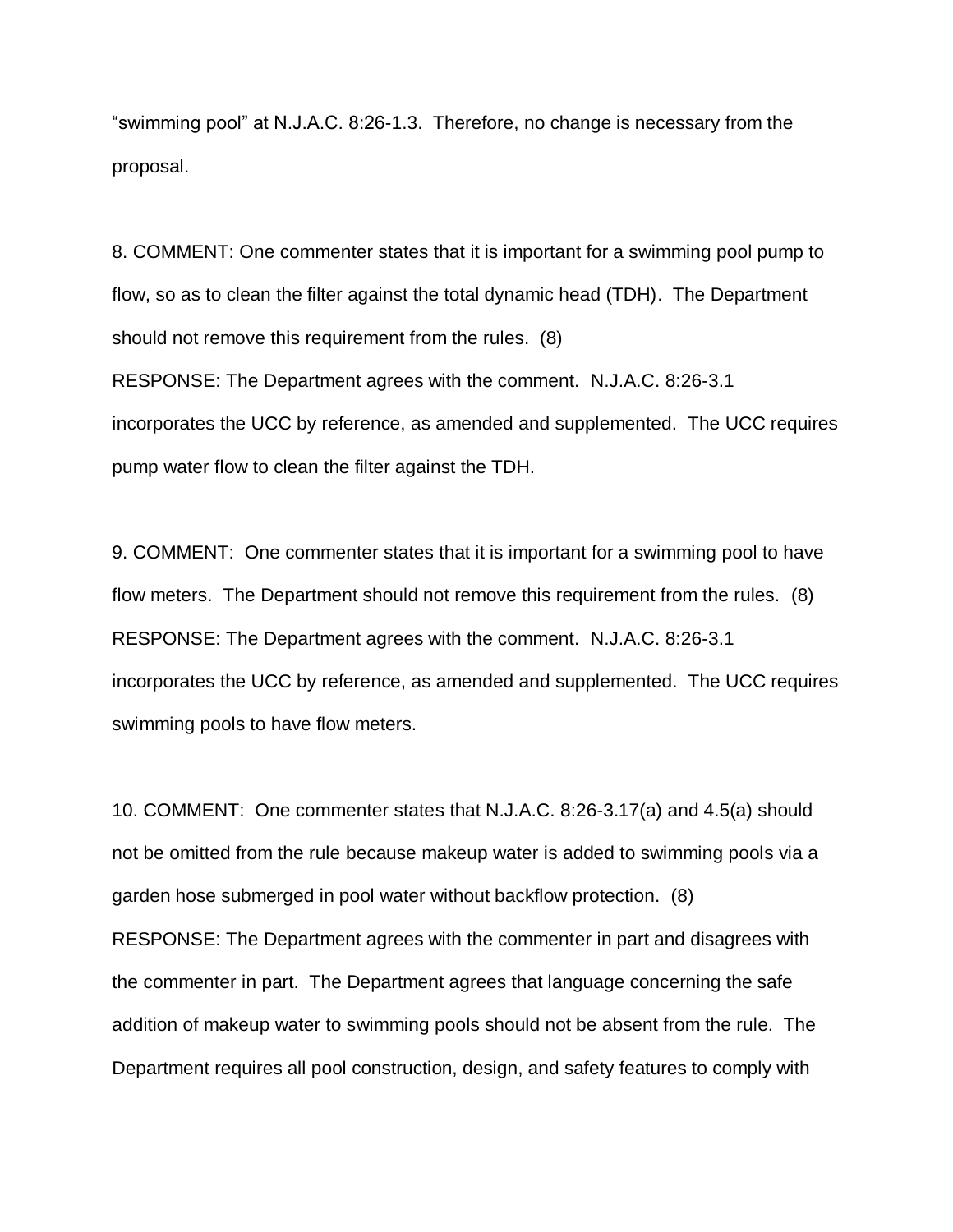the UCC, the references to which are now found at N.J.A.C. 8:26-3.1, 3.17(a), 4.1(a), and 4.5(a). The Department disagrees with the commenter that a garden hose without backflow protection may be submerged in pool water in order to add make-up water. This would not meet the requirements of the UCC. See N.J.A.C. 8:26-3.17(a) and 4.5(a), which address the protection of the potable water supply.

11. COMMENT: Several commenters state that the turnover rates for wading pools and swimming pools established at N.J.A.C. 8:26-3.18(e) and 6.13(k)2, respectively, would place a financial hardship on existing facilities that would require expensive alterations to comply with the new turnover rates. (1, 2, 5, 6, 7, 12, 13, 14, 15, 19, 20, 21, 22, 23, 25, 26, 28, 29, 30, 32, 33, 34, 36, and 37)

RESPONSE: The Department disagrees with the commenters. N.J.A.C. 8:26-3.24(a) provides that facilities constructed prior to September 7, 2010, are exempt from the location and construction requirements of this chapter. The UCC adopted the higher flow rates on September 7, 2010. Facilities constructed after that date would have met the new requirements. Facilities constructed prior to September 7, 2010, would only have to meet the new requirements if they alter the circulation system. The Department defines "alteration" at N.J.A.C. 8:26-1.3.

12. COMMENT: One commenter states that with respect to N.J.A.C. 8:26-3.20, the commenter does not agree that all aquatic play equipment should be licensed by the Department of Community Affairs (DCA) as water amusement rides. (8)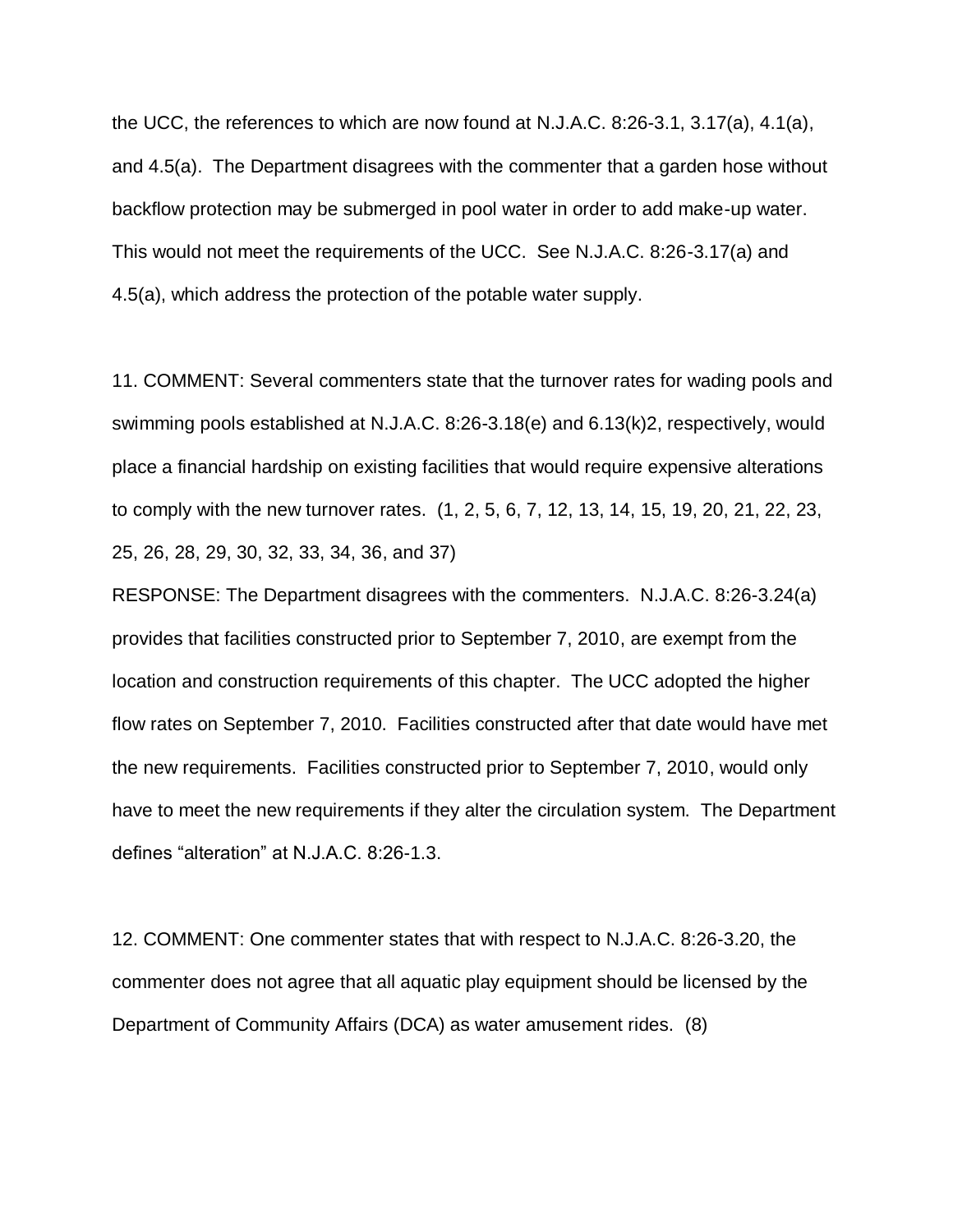RESPONSE: The Department disagrees with the commenter. N.J.S.A. 5:3-36 places authority to license and inspect carnival amusement rides, which include water amusement rides, with the DCA. The proposed rule at N.J.A.C. 8:26-3.20 simply references the DCA rule at N.J.A.C. 5:14A-12, which was enacted by the DCA pursuant to its authority.

13. COMMENT: Several commenters expressed support for proposed N.J.A.C. 8:26-20 because it permits new attractions for aquatic play. The commenters state that aqua climbing walls should be expressly permitted by the rule. (1, 2, 5, 6, 7, 12, 13, 14, 15, 19, 20, 21, 22, 23, 25, 26, 28, 29, 30, 32, 33, 34, 36, and37)

RESPONSE: The Department thanks the commenters for their support of the rules. The Department disagrees that aquatic climbing walls should be expressly mentioned in order to be permitted. N.J.A.C. 8:26-3.20(a) states that it applies to "all aquatic play equipment." Accordingly, aquatic climbing walls are permitted by the rule.

14. COMMENT: Several commenters write in support of the rule at N.J.A.C. 8:26-3.21 that would permit floats and platforms as this rule would also permit aquatic play equipment such as the "Wibit" and "Aqua Roller." (1, 2, 5, 6, 7, 12, 13, 14, 15, 19, 20, 21, 22, 23, 25, 26, 28, 29, 30, 32, 33, 34, 36, and37) RESPONSE: The Department thanks the commenters for their support of the rule.

15. COMMENT: One commenter states that the Department should add the following language to N.J.A.C. 8:26-3.22: "All Chlorine dosing and generating equipment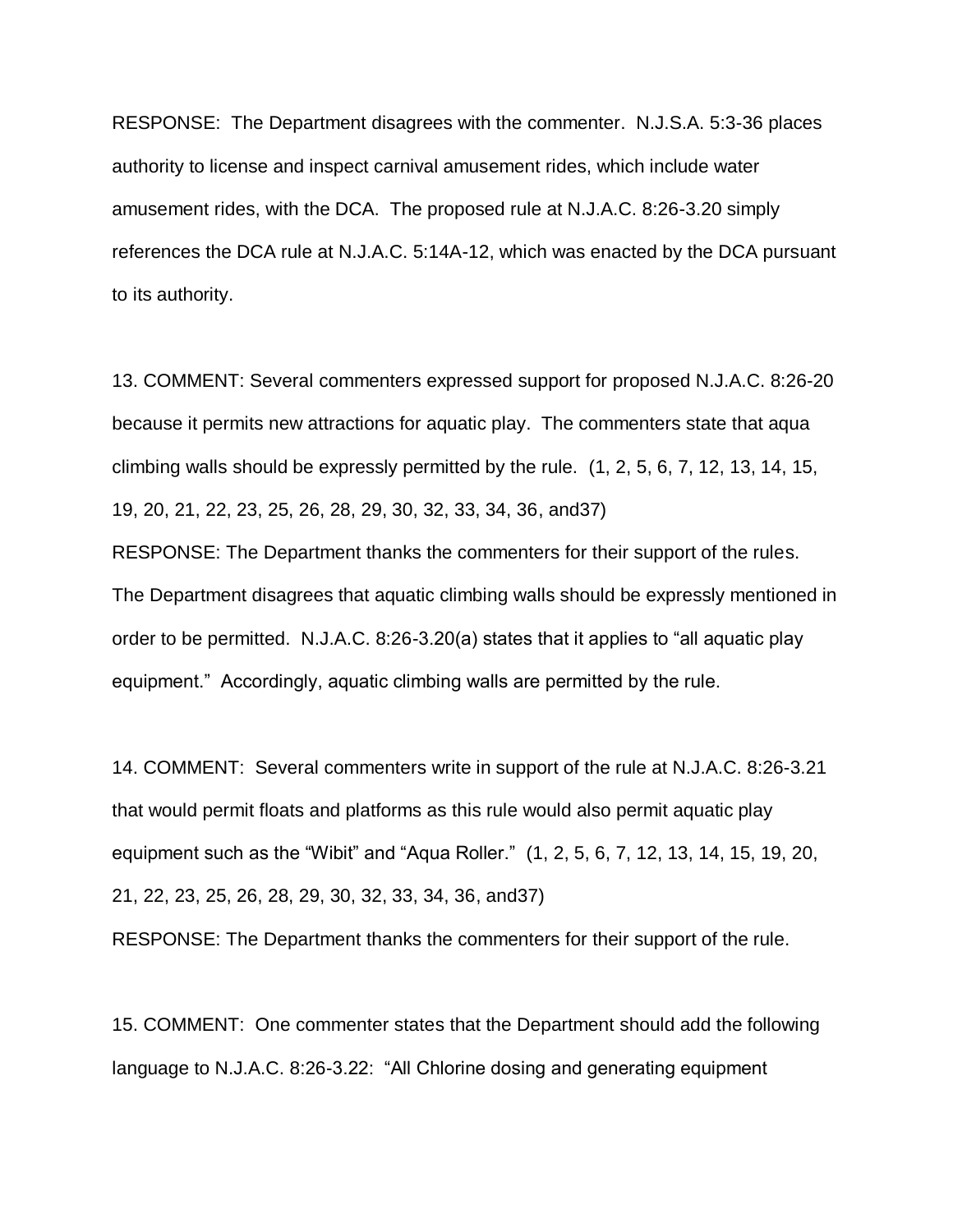including erosion feeders or in line electrolytic and brine/batch generators, shall be designed with a capacity to provide the following: 1) Outdoor Aquatic venues (unstabilized): 4.0 lbs. of FAC/day/10,000 gal. of pool water; 2) Indoor Aquatic venues (unstabilized): 2.5 lbs. of FAC/day/10,000 gal. of pool water." The commenter states that this level of specificity is required in order to ensure that the disinfection levels prescribed by the Department at N.J.A.C. 8:26 Appendix C can be reliably achieved. (24)

RESPONSE: The Department disagrees with the commenter. Pool disinfection technology is constantly evolving. The Department has established disinfection levels at N.J.A.C. 8:26 Appendix C that are recommended by the Centers for Disease Control and Prevention (CDC). The language recommended by the commenter is current today but may not be tomorrow. There are a number of ways that engineers and design professionals may design disinfection systems to achieve the chemical water quality standards established at N.J.A.C. 8:26 Appendix C. The Department is disinclined to recommend specific designs to achieve recommended chemical water quality standards.

16. COMMENT: One commenter states that the Department should not remove the requirement that drain covers shall be inspected daily from the rule at N.J.A.C. 8:26- 3.24(c) and 4.6(g). (8)

RESPONSE: The Department agrees with the commenter that drain covers should be inspected daily. This requirement is now found at N.J.A.C. 8:26-6.13(l) and 6.14(k).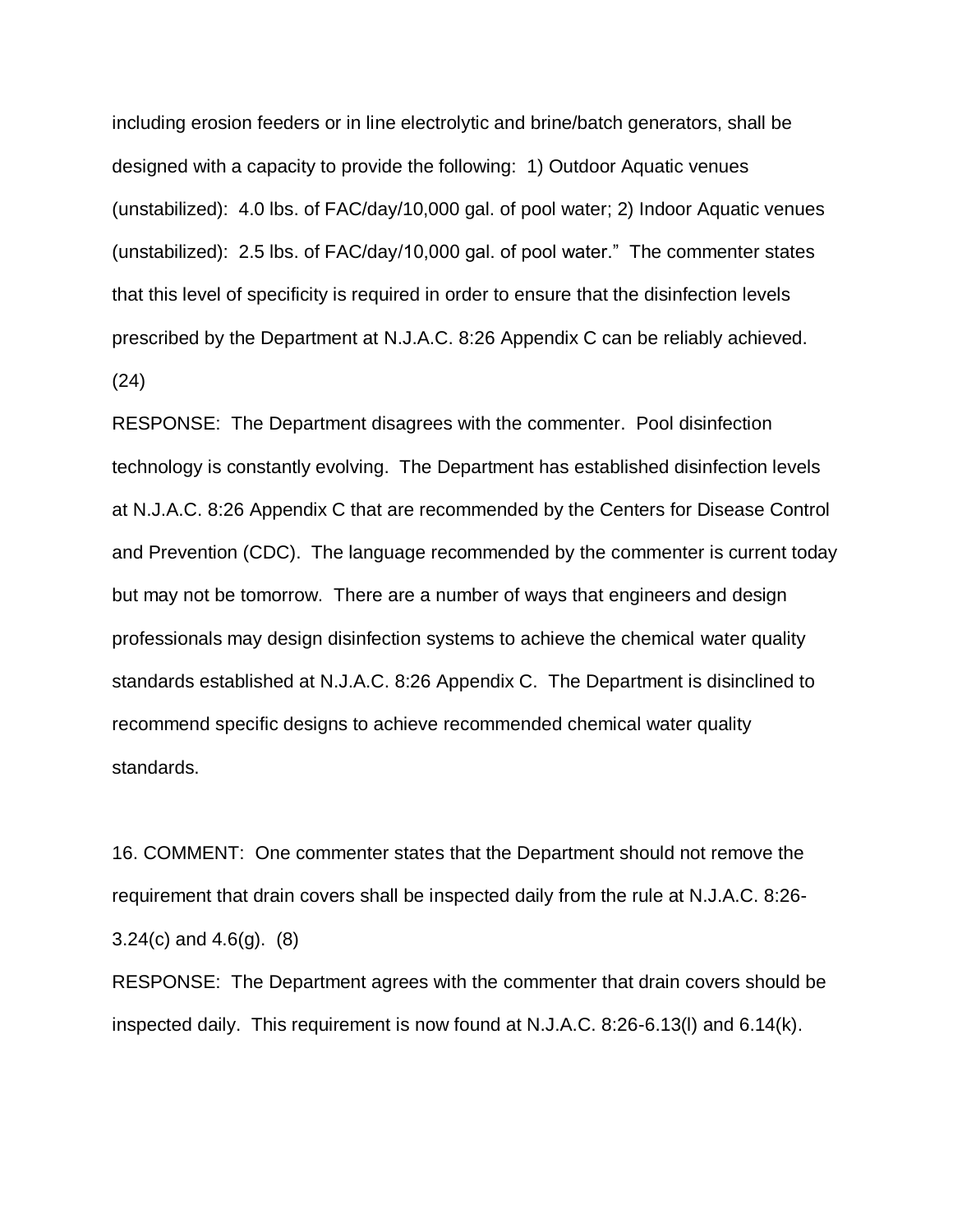17. COMMENT: Several commenters state that N.J.A.C. 8:26-3.25(b) is confusing and would expand the involvement of the DCA Amusement Bureau, including the possibility of expanding the requirements for licensure. (1, 2, 5, 6, 7, 12, 13, 14, 15, 19, 20, 21, 22, 23, 25, 26, 28, 29, 30, 32, 33, 34, 36, and 37)

RESPONSE: The Department disagrees with the commenters. N.J.A.C. 8:26-3.25(b) simply refers to a rule of DCA that was promulgated pursuant to its authority to regulate water amusement rides pursuant to N.J.S.A. 5:3-36. The Department does not have the authority to expand the jurisdiction of DCA with respect to requirements for licensure.

18. COMMENT: One commenter states that N.J.A.C. 8:26-4.2 and 6.13 should be changed to prohibit the use of pavers for decks and walkways in the immediate vicinity of the pool. (8)

RESPONSE: The Department disagrees with the commenter. The Department's intent is to incorporate the UCC by reference, allowing use of all construction materials permitted by the UCC. The UCC permits pavers to be used in the area of the pool if the pavers are slip resistant. Accordingly, the Department adopts the rule as proposed.

19. COMMENT: Several commenters state that the rule proposed at N.J.A.C. 8:26- 4.4(b) is unclear because it appears to require bonding and grounding certification to be performed annually. The UCC currently requires bonding and grounding certification to be performed every five years. (1, 2, 5, 6, 7, 12, 13, 14, 15, 19, 20, 21, 22, 23, 25, 26, 28, 29, 30, 32, 33, 34, 36, and 37)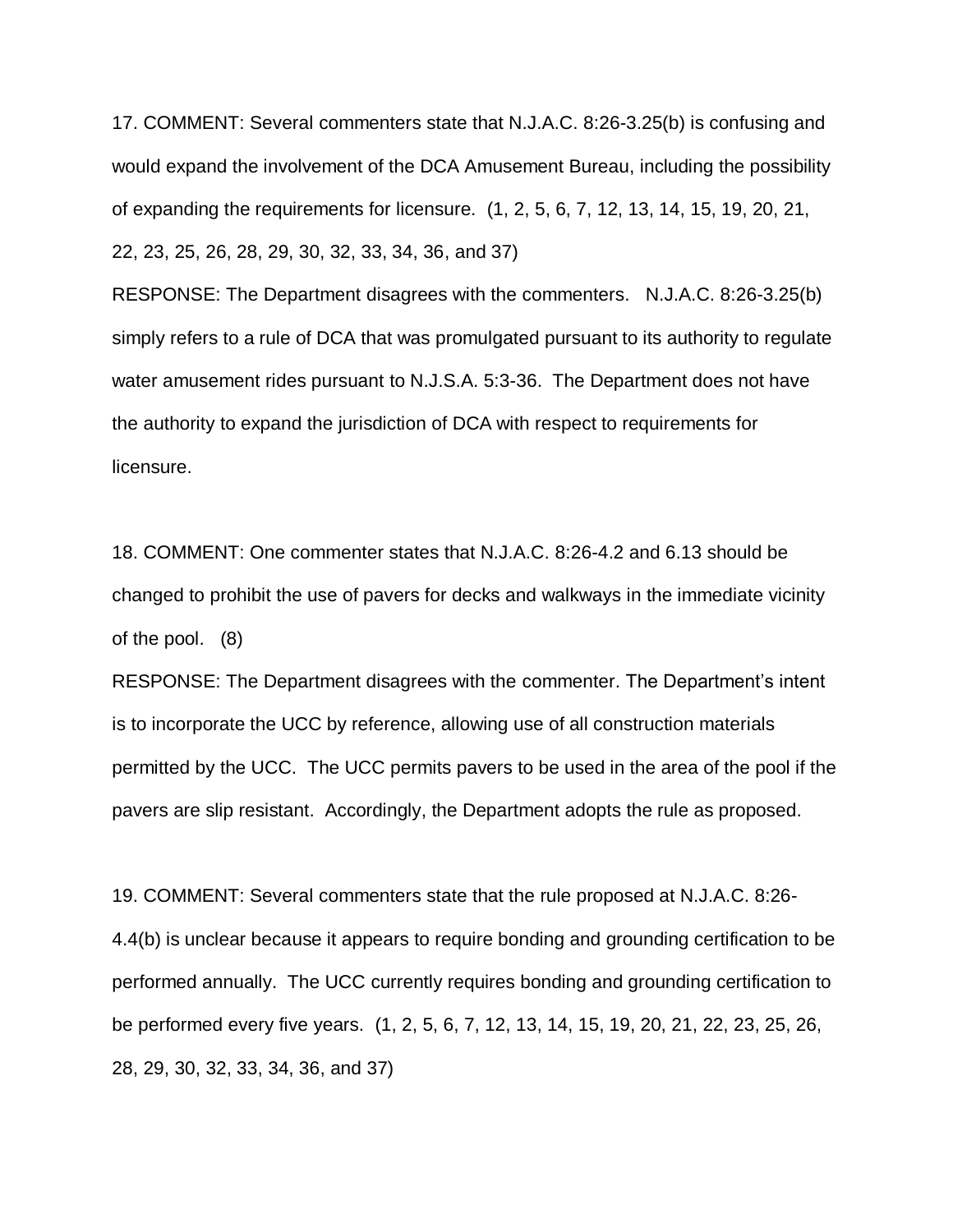RESPONSE: The Department disagrees with the commenters. N.J.A.C. 8:26-4.4(a) requires bonding and grounding certification to be performed according to the requirements of the UCC at N.J.A.C. 5:23. N.J.A.C. 8:26-4.4(b) requires that the bonding and grounding certification be provided annually to the health authority prior to the opening of the swimming pool or wading pool. The Department intends that together these provisions shall only require the swimming pool or wading pool operator to present a current bonding and grounding certification to the health authority.

20. COMMENT: One commenter states that the Department should not omit N.J.A.C. 8:26-4.6(i) and 4.13(f), which establish the requirement for pump shut off switches on hot tubs and spas. (8)

RESPONSE: The Department agrees that the requirement for pump shut off switches should not be eliminated from the rule. This requirement is now codified at N.J.A.C. 8:26-6.14(i).

21. COMMENT: One commenter states that the word "gas" should not be adopted at proposed N.J.A.C. 8:26-4.8(c)2. (8)

RESPONSE: The Department agrees with the commenter. Proposed N.J.A.C. 8:26- 4.8(b) would prohibit gas chlorination; the inclusion of the word "gas" at N.J.A.C. 8:26- 4.8(c)2 was inadvertent. Therefore, the Department will not adopt the phrase "gas or" at N.J.A.C. 8:26-4.8(c)2.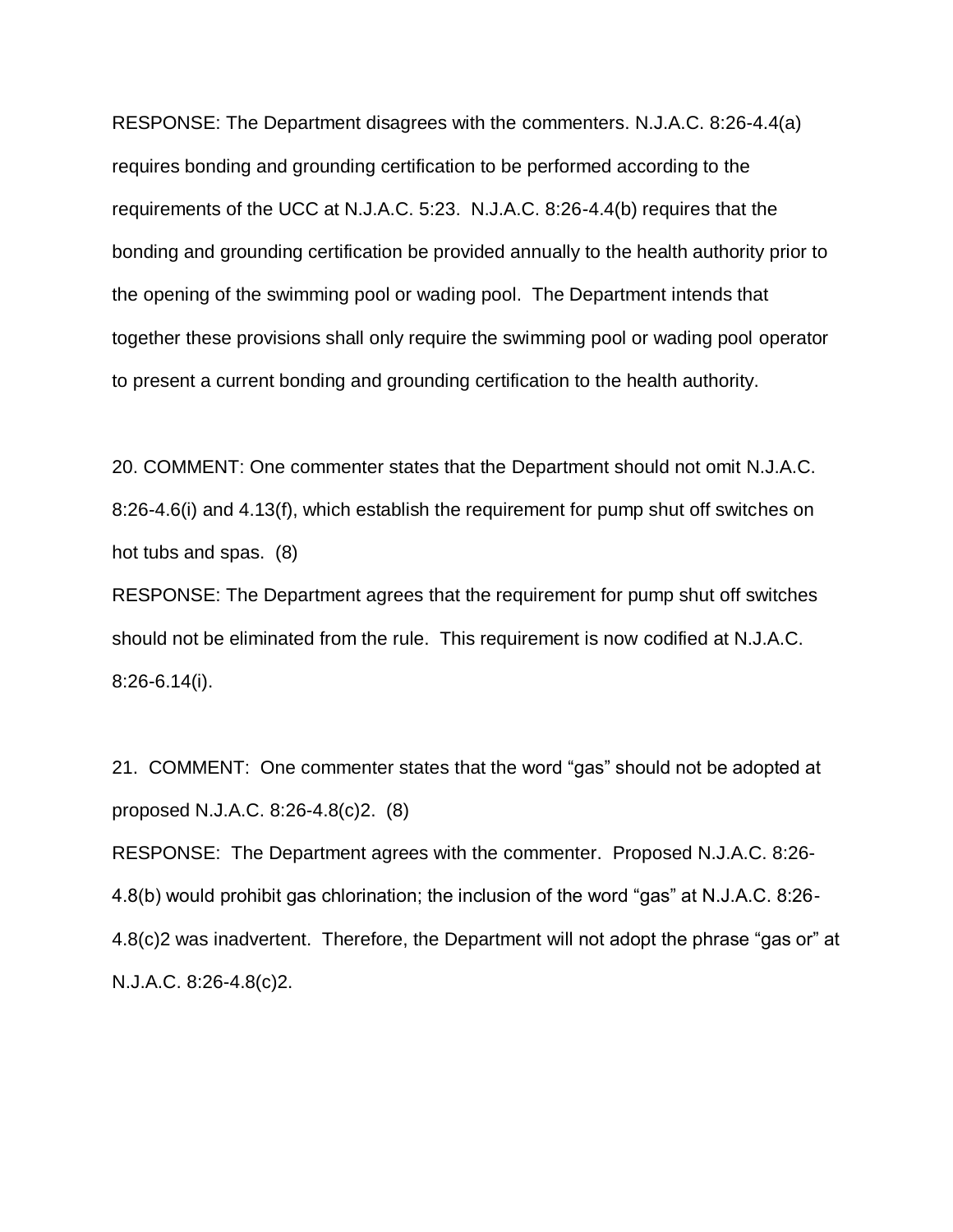22. COMMENT: One commenter notes that N.J.A.C. 8:26-5.1 exempts specially exempt facilities from lifeguard requirements. The commenter states that Subchapter 7 should have a similar provision exempting condominium communities with 16 units from this requirement. (10)

RESPONSE: The Department disagrees with the comment for the same reasons set forth in the Response to Comment 1.

23. COMMENT: One commenter states that the Department should not delete "clarification of invited guest" language at N.J.A.C. 8:26-5.1(a)1 but does not state any reason why. (8)

RESPONSE: The Department disagrees with the commenter. The language at N.J.A.C. 8:26-5.1(a)1 concerning invited guests is duplicative of the language concerning invited guests in the definition of the term "specially exempt facility" at N.J.A.C. 8:26-1.3. Accordingly, the Department proposed deleting the duplicative language from N.J.A.C. 8:26-5.1(a)1 and will make no change upon adoption as requested by the commenter.

24. COMMENT: One commenter states that with respect to proposed N.J.A.C. 8:26- 5.12, the Department should expand the requirement for Automated External Defibrillators (AEDs) at bathing beaches and the Department should not eliminate the requirement to have a 600-foot poly rope at ocean lifeguard stations. (31) RESPONSE: The Department disagrees with the commenter. The rule sets a minimum requirement for AEDs. Bathing beaches are free to exceed the minimum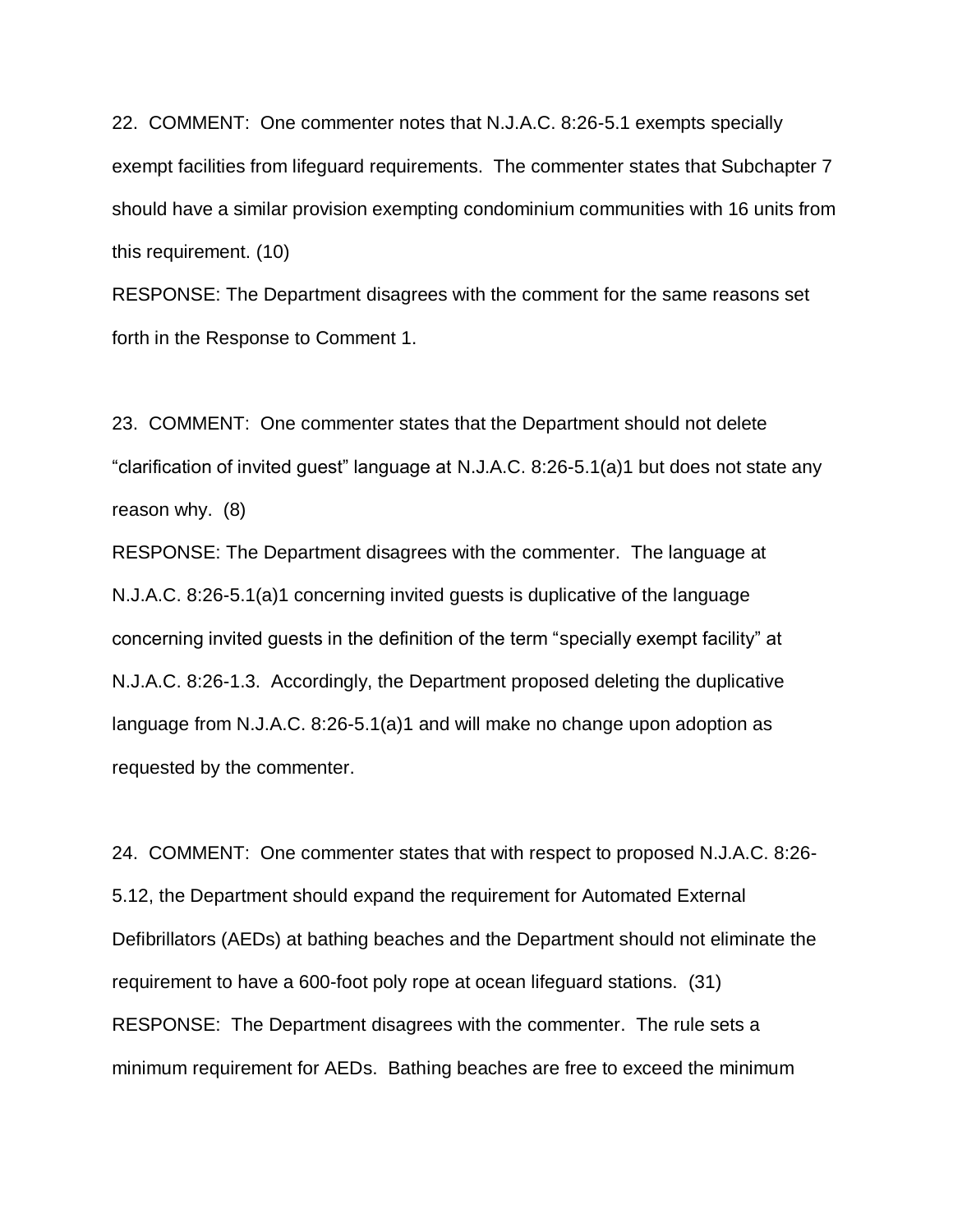requirement by providing additional AEDs. Similarly, the poly rope is no longer required but it is not prohibited. Bathing beaches are permitted to provide poly ropes at their discretion. The Department deleted the poly rope requirement because extensive training is required to ensure that the poly rope is used properly and effectively. Therefore, the Department makes no change to the rule upon adoption based upon the comment.

25. COMMENT: Several commenters stated that it is not clear whether N.J.A.C. 8:26- 5.2(d)6i prohibits lifeguards from listening to music with headphones or whether the rule prohibits PRB facilities from playing music over loudspeakers. (1, 2, 5, 6, 7, 12, 13, 14, 15, 19, 20, 21, 22, 23, 25, 26, 28, 29, 30, 32, 33, 34, 36, and 37)

RESPONSE: The Department disagrees with the commenter. The Department intends the rule to apply to the conduct of lifeguards. N.J.A.C. 8:26-5.2(d)6 states, in relevant part, that "Lifeguards who are on duty shall not perform any activities that distract them or intrude upon their attention from proper observation of persons in the swimming pool area …" N.J.A.C. 8:26-5.2(d)6i is subordinate to this language and does not address whether a facility may pipe in music to loudspeakers in any way.

26. COMMENT: Several commenters stated that the rule at N.J.A.C. 8:26-5.2(d)3 should not place discretion to require additional lifeguards with the local health officer (HO) because HOs are not skilled in areas required for making this determination. The commenters state that the discretion to require additional lifeguards should rest with the facility operator who will make it a part of the standard operating procedure aquatics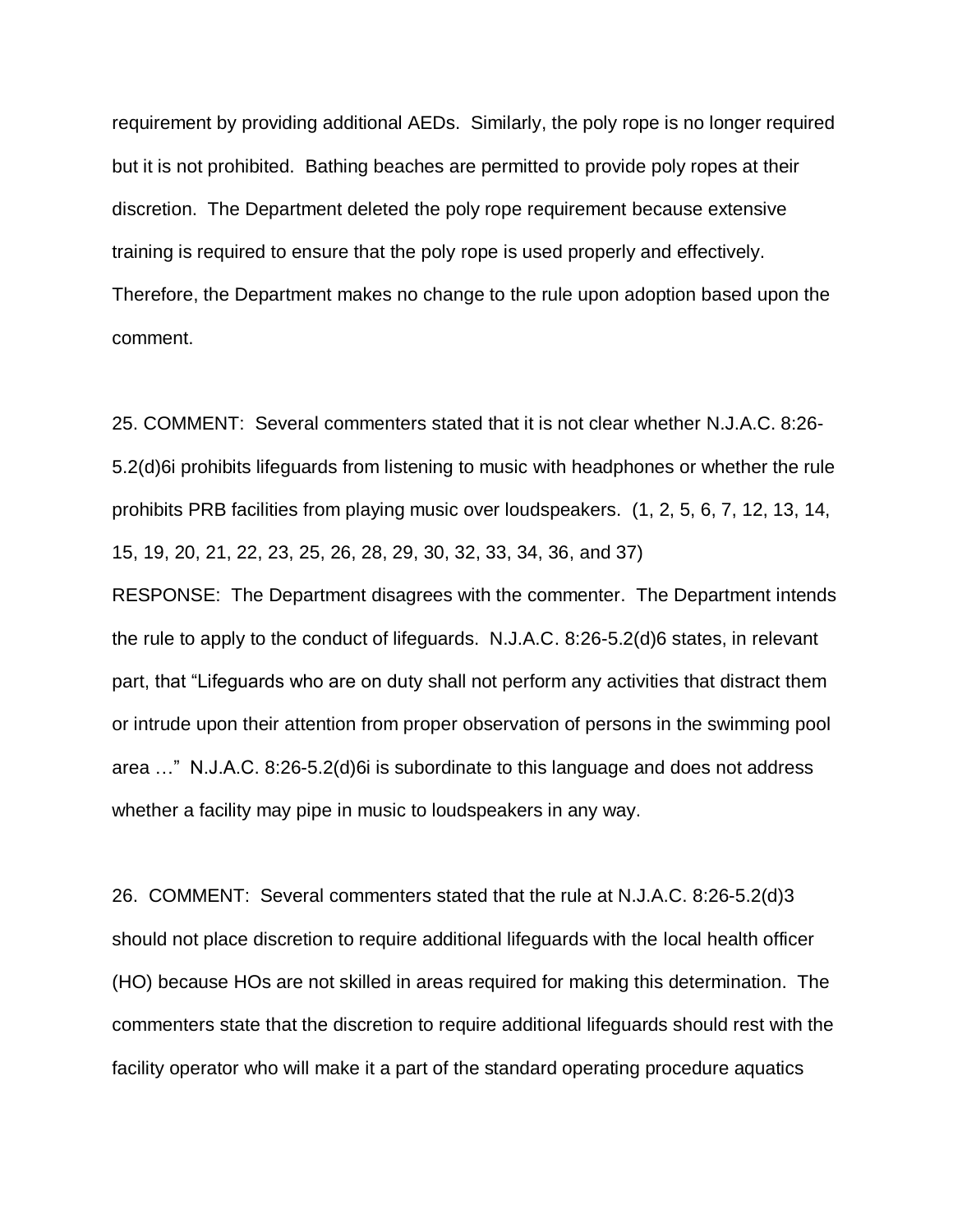facility plan. (1, 2, 5, 6, 7, 12, 13, 14, 15, 19, 20, 21, 22, 23, 25, 26, 28, 29, 30, 32, 33, 34, 36, and 37)

RESPONSE: The Department disagrees with the commenters. The HO is required to take steps to reasonably ensure public safety, even if this means requiring additional lifeguards. This discretion is guided by N.J.A.C. 8:26-5.2(d)3, which states that the HO shall consider bather load, bather activities, the size and configuration of the swimming pool, the amount of surface area for shallow and deep water areas, emergencies, and the ability of the lifeguard to see bathers. Accordingly, the Department makes no changes to the rule upon adoption.

27. COMMENT: One commenter stated it is not clear whether N.J.A.C. 8:26-5.12(a)1, which requires reach poles, applies to floating rafts at bathing beaches. (8) RESPONSE: The Department disagrees with the commenter. N.J.A.C. 8:26-5.12(a)1 requires that a reach pole be immediately accessible in the bathing area. The rule does not state where the reach pole must be located.

28. COMMENT: One commenter states that the Department should reconsider allowing rowboats as rescue conveyances at N.J.A.C. 8:26-5.12(a)4. The commenter states that rowboats do not allow the rescuer to keep the victim in sight while rowing, that it is difficult to pull a victim into a rowboat, and that paddleboards are a better alternative. (8)

RESPONSE: The Department disagrees with the commenter. N.J.A.C. 8:26-5.12(a)4 requires a rescue conveyance to be immediately accessible and simply gives examples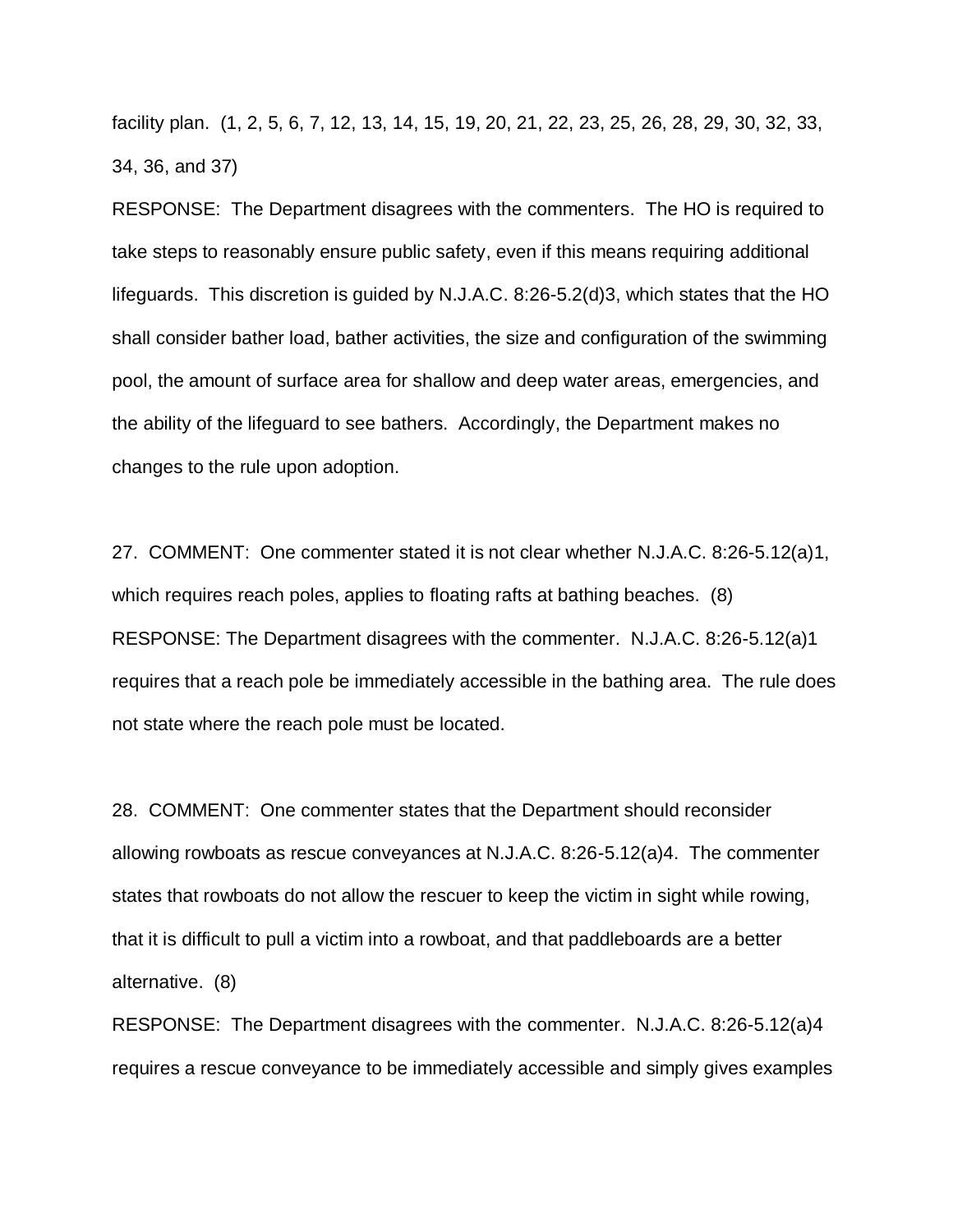of acceptable rescue conveyances. The Department intends the rule to allow bathing beach facilities, in conjunction with HOs, to have discretion to determine the most appropriate rescue conveyance for that facility.

29. COMMENT: One commenter states that N.J.A.C. 8:26-5.13 should retain the requirement for a one foot airspace below docks and that the rule should address the submerged kick plates used by swim teams at fixed platforms or floating docks at bathing beaches. (8)

RESPONSE: The Department agrees with the commenter. The intent of N.J.A.C. 8:26- 5.13 is to prevent entrapment. That is why the Department is retaining the requirement of a one foot airspace below docks at N.J.A.C. 8:26-5.13(b). In addition, the Department recognizes that other designs that prevent entanglement or trapping of bathers are acceptable. Although kick plates are not specifically mentioned, the Department intends to not preclude kick plates or other appurtenances, so long as they are designed to prevent entanglement or trapping of bathers.

30. COMMENT: One commenter states that the requirement to have spinal injury management training at N.J.A.C. 8:26-5.2(b) is unclear because approved organizations that provide this new training are not listed in N.J.A.C. 8:26 Appendix A. (3) RESPONSE: The Department agrees with the commenter. The organizations listed at N.J.A.C. 8:26 Appendix A offer training in spinal injury management as part of the First Aid training required by N.J.A.C. 8:26-5.2(b). The Department does not intend to require additional spinal injury management training. Therefore, the Department will not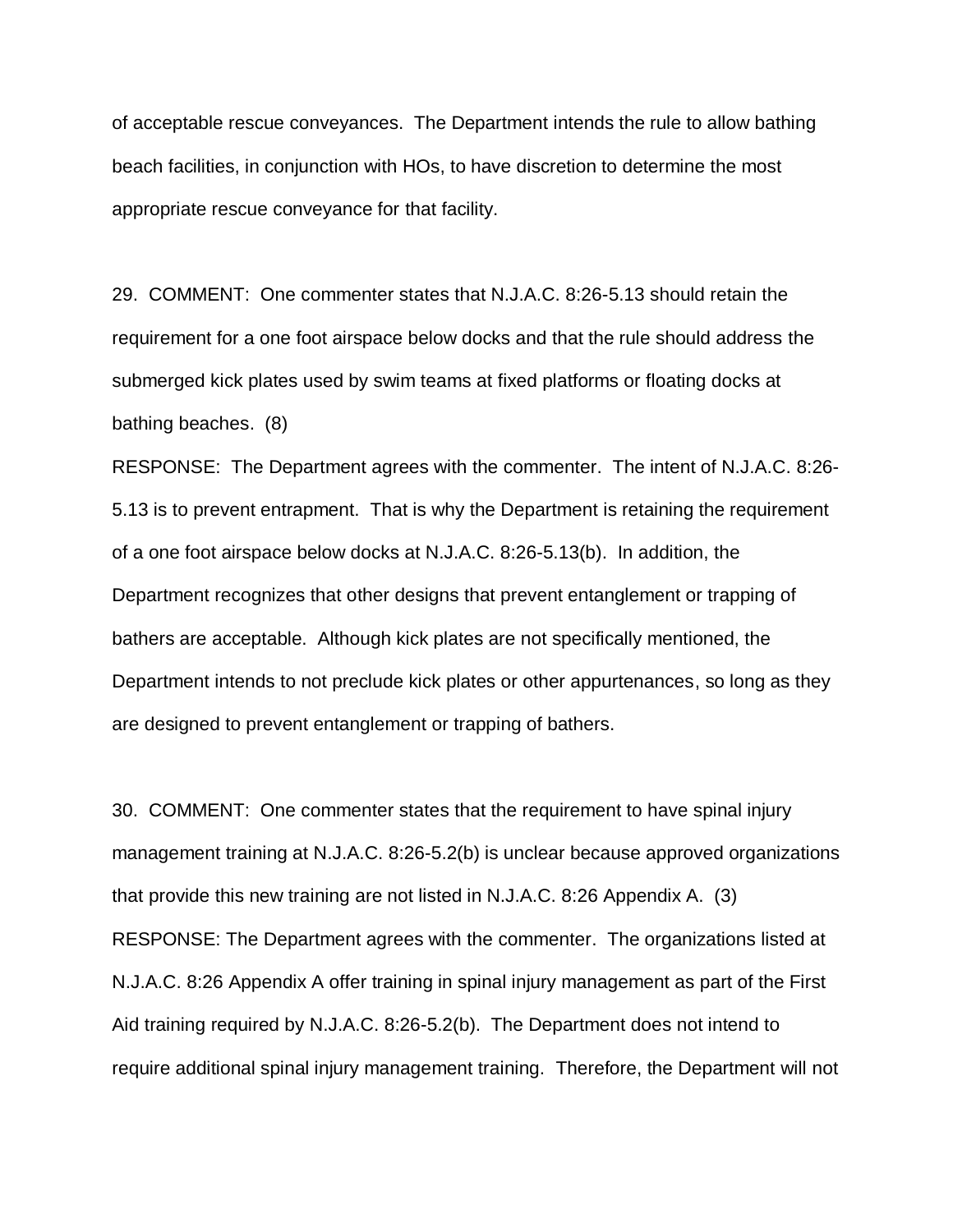adopt the sentence "This person shall also have training in spinal injury management" at N.J.A.C. 8:26-5.2(b) because such training is included in the First Aid training curricula.

31. COMMENT: One commenter states that with respect to N.J.A.C. 8:26-5.3(a)8, which requires owners and operators of pools with lifeguards to have Automated External Defibrillators (AEDs) readily accessible, the Department should establish a list of approved AED certification training courses at N.J.A.C. 8:26 Appendix A. (3) RESPONSE: The Department disagrees with the commenter. The organizations listed at N.J.A.C. 8:26 Appendix A offer training in First Aid/CPR, which includes AED training and certification as part of their First Aid/CPR training curricula. It is not necessary to add additional language regarding AED training to N.J.A.C. 8:26-5.3(a)8 as suggested by the commenter.

32. COMMENT: One commenter states, with respect to proposed N.J.A.C. 8:26-5.3(a)6, that the rule should include the language that states the emergency phone must be provided by the facility as was clarified by the Department in the past to this office, and additionally should include cell phone policy elements addressing such items as battery life and proper operating and functioning of mobile devices and that the phone should remain charged and be tested, for example. (8)

RESPONSE: The Department agrees in part with the commenter and disagrees in part with the commenter. The Department agrees that emergency phones must be provided by the facility as required in N.J.A.C. 8:26-5.3(a)6. However, the Department disagrees that it should prescribe detailed cell phone policies in the rule. The Department does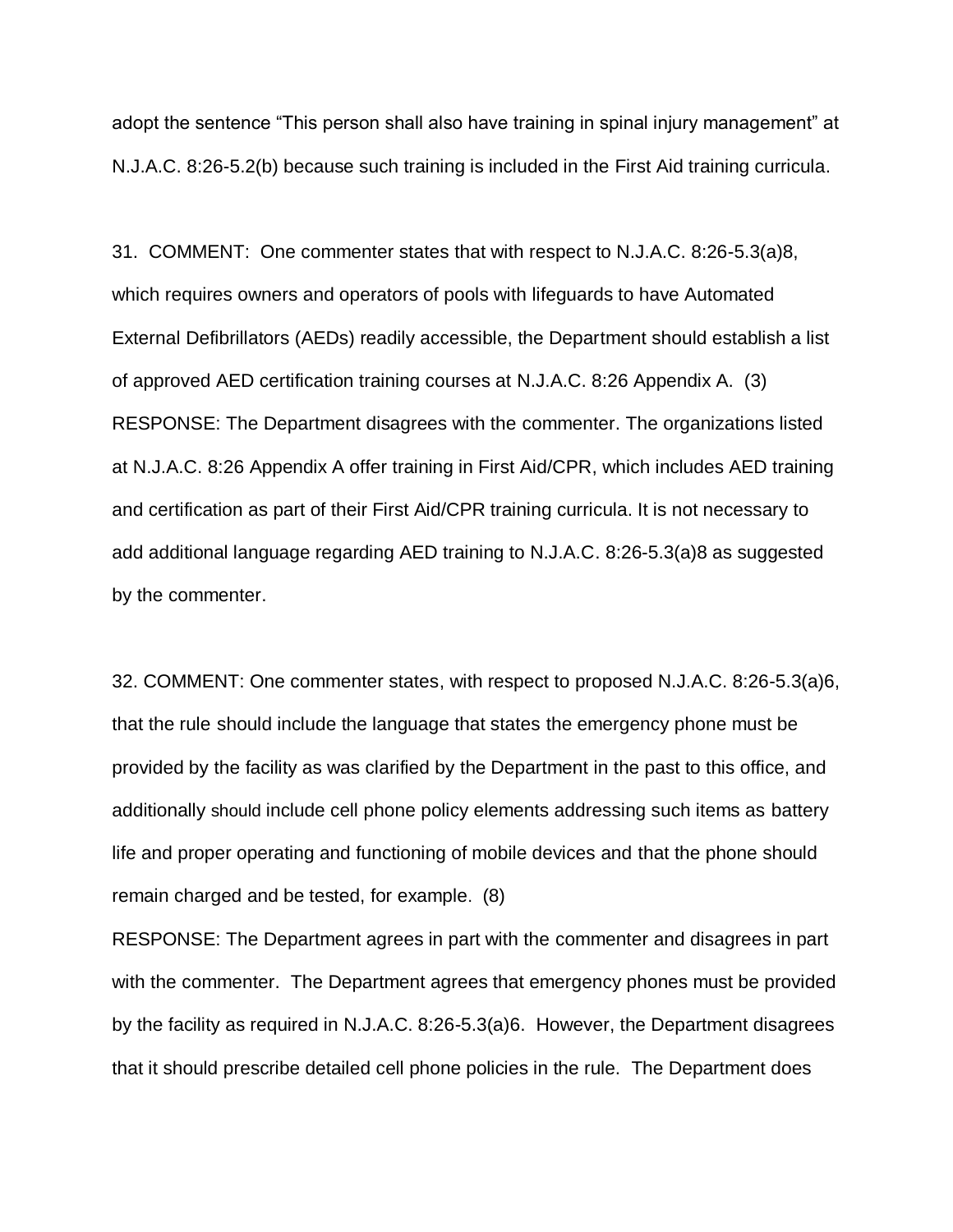not want to prescribe policies and procedures that may hinder local health authorities' authority to determine what may or may not be acceptable mobile device(s) usage at a PRB facility. The Department will continue to provide guidance when and as necessary regarding cell phone policies.

33. COMMENT: Several commenters state that with respect to N.J.A.C. 8:26-5.4, the Department should not allow disposable swimming diapers to be worn by small children. The commenters state that disposable swimming diapers are not allowed in other states. The commenters contend that re-usable swimming diapers with elastic legs are the most effective tool against E-coli outbreaks. (1, 2, 5, 6, 7, 12, 13, 14, 15, 19, 20, 21, 22, 23, 25, 26, 28, 29, 30, 32, 33, 34, 36, and 37)

RESPONSE: The Department disagrees with the commenter. Swimming diapers of all kinds are designed to limit the leakage of feces, but none are leakproof. As noted by the CDC on its website, https://www.cdc.gov/healthywater/swimming/swimmers/swimdiapers-swim-pants.html, no manufacturers claim that their swimming diapers are leakproof, and no designs exist that will prevent the leakage of diarrhea. The CDC emphasizes that any person with diarrhea should not swim, and encourages parents and caregivers to give children frequent bathroom breaks and to change swimming diapers frequently away from the pool. The Department notes that other states, such as Pennsylvania, Virginia, and Texas, allow young children to wear disposable swimming diapers. The commenters cite no scientific evidence or studies in support of their contention that re-usable swimming diapers are superior to disposable swimming diapers. The rule as proposed allows parents and caregivers greater freedom of choice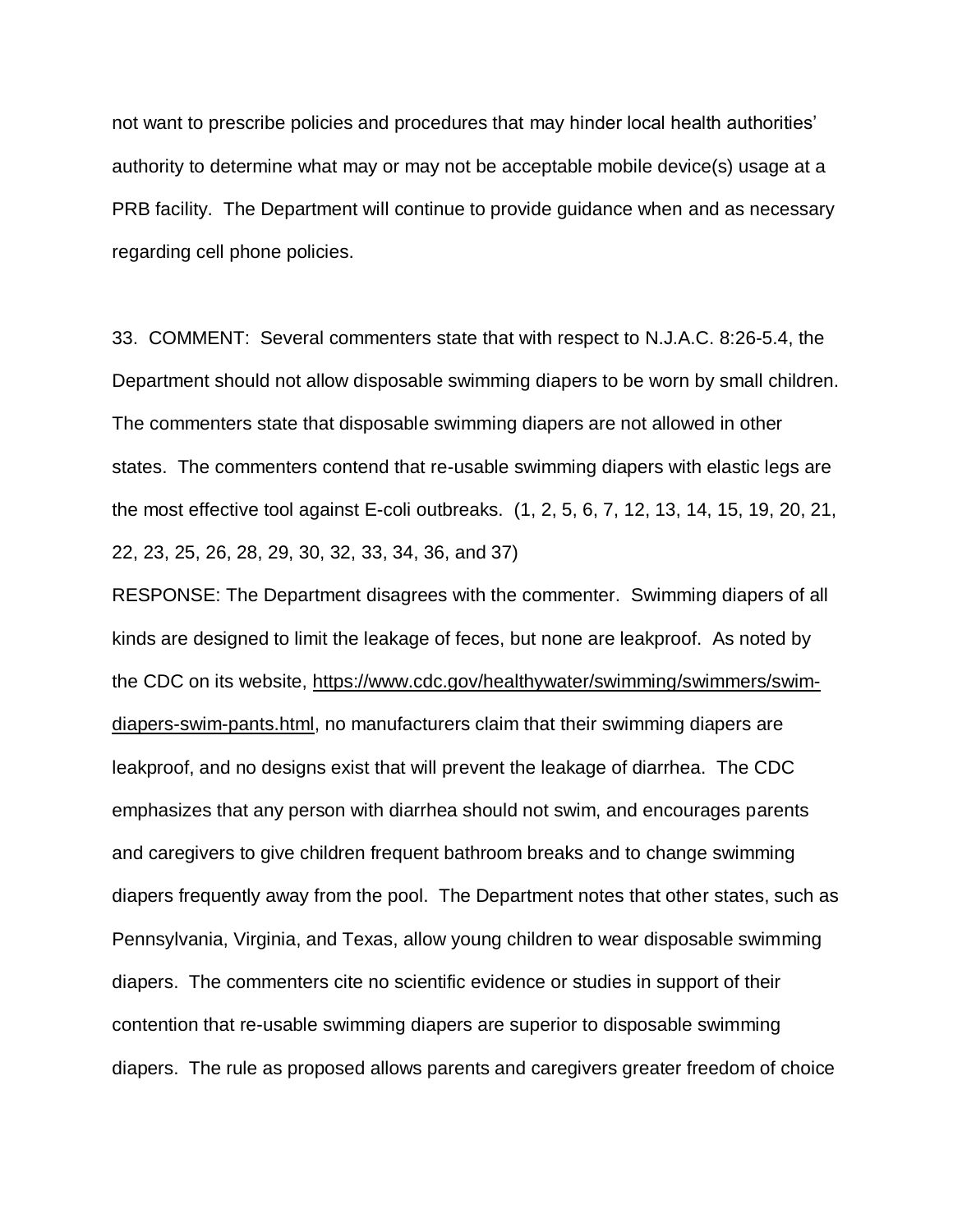in choosing how to dress young children for aquatic recreation. The Department further notes that diapers designed for water contact activities are most commonly called "swimming" diapers and, therefore, changes the term "swimmie," which was proposed at N.J.A.C. 8:26-5.4(a)4 to "swimming" upon adoption.

34. COMMENT: One commenter states that with respect to proposed N.J.A.C. 8:26- 6.1(a), the Department should not omit language stating that the "health authority may require a recreational bathing facility to correct or eliminate any specific condition not described in these rules which it deems necessary for proper sanitation or safety." The commenter states that it has been an important enforcement tool their local health office has used effectively. (8)

RESPONSE: The Department disagrees with commenter. N.J.A.C. 8:26-6.1(a) requires all PRB facilities to be maintained in a "clean, sanitary, and safe condition." The language that the Department proposed to remove is extraneous. Health authorities retain broad discretion to determine when a PRB facility is not being maintained in a clean, sanitary, and safe condition and to take appropriate action to cause remedial measures.

35. COMMENT: One commenter requests that, with respect to proposed N.J.A.C. 8:26-6.13(m)4ii, the Department should provide a specific guidance document or sample form in the appendix to assist the operator in achieving the optimum oxidationreduction potential. (3)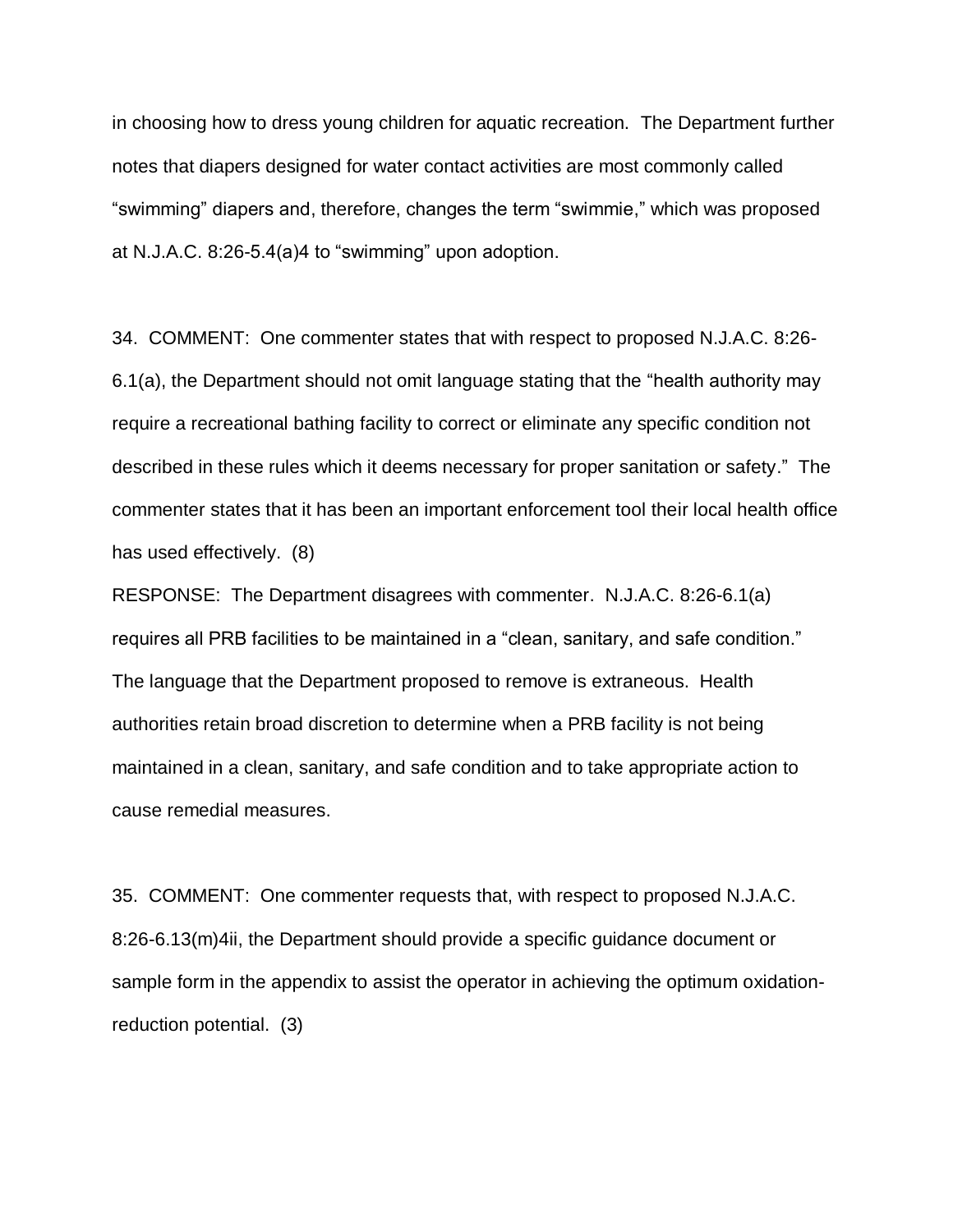RESPONSE: The Department disagrees with the commenter. Optimum oxidationreduction potential is different for every pool because it depends upon factors including, but not limited to, pool size, pool shape, chemicals added to the water, and source water chemistry. For this reason, the Department cannot prescribe a specific guidance document or sample form that would satisfy the requirement to develop a chart at N.J.A.C. 8:26-6.13(m)4ii. The requirements for optimum oxidation-reduction potential will be determined by the TPO for each individual pool by following N.J.A.C. 8:26-6.13.

36. COMMENT: One commenter states with respect to proposed N.J.A.C. 8:26-6.13, the Department should include language to prohibit dark grey, black, or other dark colors for swimming pool interiors and to establish, by regulation, a criteria for testing pool water clarity and visibility within a pool. The commenter also requests that, with respect to N.J.A.C. 8:26-6.13 and 6.14, the Department should require use of a secchi disc for visibility/clarity testing. The commenter states that the Department has established no parameter set for testing visibility/clarity in a pool or hot tub, which poses an obstacle for enforcement. (8)

RESPONSE: The Department disagrees with the commenter. Specific shade or color restrictions are subject to inconsistent interpretation and may be inconsistently enforced Statewide. The language at existing N.J.A.C. 8:26-6.13(b) and 6.14(b) specifically states that the color, pattern, or finish of the pool or hot tub interior shall not obscure the presence of objects or surfaces within the pool. The Department has determined that this standard is easier to follow, and most importantly will allow lifeguards to see victims who may be at the bottom of the pool. The Department notes that the rule does not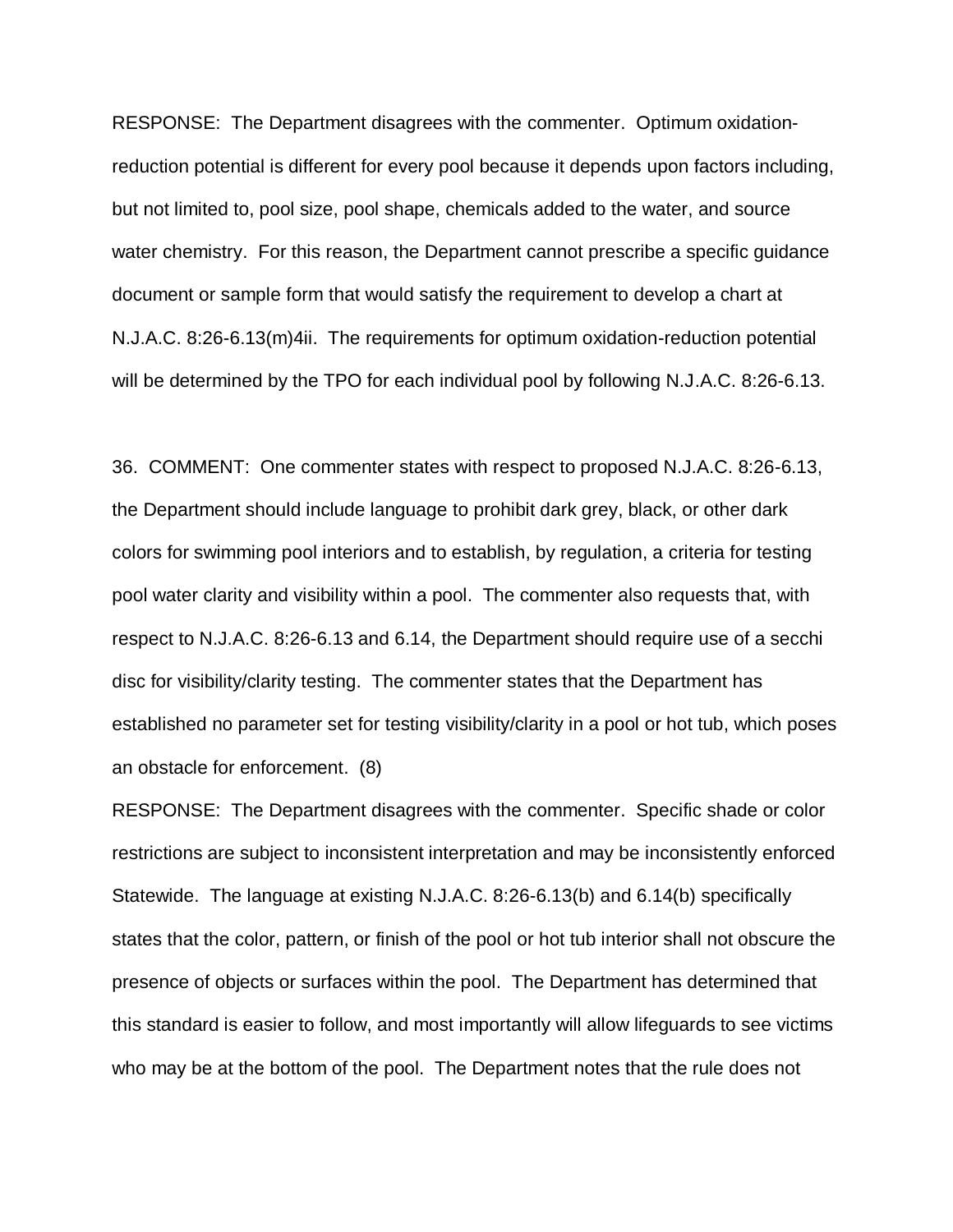prohibit the use of a visual aid, such as a secchi disc, to determine water quality. Therefore, the Department makes no changes to the rule upon adoption.

37. COMMENT: One commenter states, with respect to proposed N.J.A.C. 8:26-6.5, that wastewater must include backwash from filters and that all backwash discharge must meet with New Jersey Department of Environmental Protection (NJDEP) regulations. The commenter suggests that the Department should change the rule by adding the word "backwash" at N.J.A.C. 8:26-6.5(e)2. (8)

RESPONSE: The Department agrees in part with the commenter and disagrees in part with the commenter. The Department agrees with the commenter that backwash discharge must meet with NJDEP's rules for the New Jersey Pollutant Discharge Elimination System (NJPDES), which are found at N.J.A.C. 7:14A. NJPDES definition of "chlorine produced oxidants," found at N.J.A.C. 7:14A-1.2, includes backwash from filters. Accordingly, the Department makes no change to the rule based upon the comment.

38. COMMENT: One commenter states that the Department should delete N.J.A.C. 8:26-7.8 and 7.12(e), which establish standards for cyanuric acid (CYA) levels, and replace them with the CDC Model Aquatic Health Code (MAHC) standard, which prohibits CYA in spas and therapy pools. The commenter states that the Department should adopt the MAHC standard for chlorine residuals in N.J.A.C. 8:26 Appendix C. The commenter cites to a number of studies in support of these comments. (24) Three commenters are concerned that CYA slows the disinfection rate of chlorine, which is a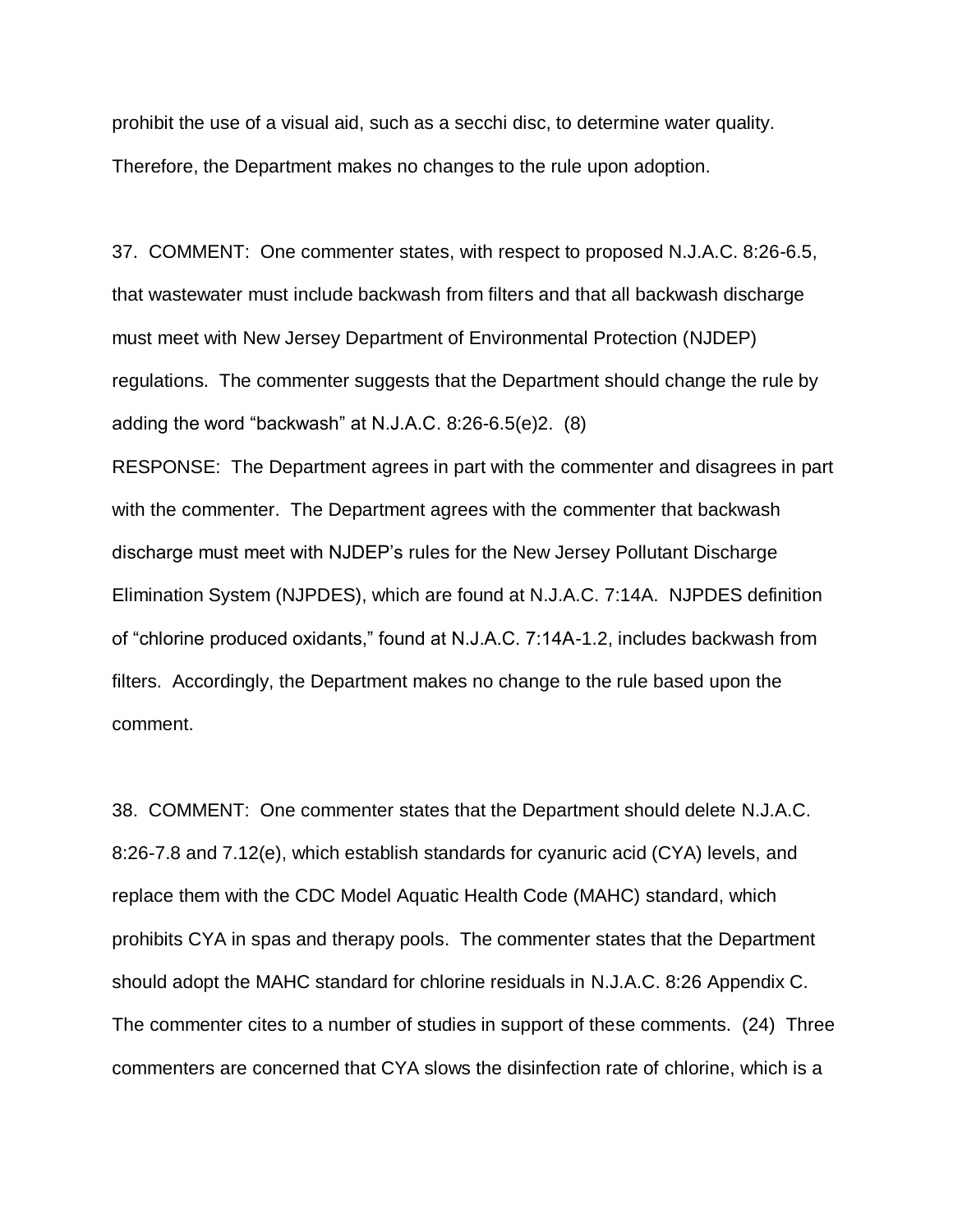concern in killing cryptosporidium, a parasite that spreads through diarrhea (16, 17, and 24). Two commenters suggest that the rules should limit CYA to 20 parts per million in outdoor pools. (16 and 17)

RESPONSE: The Department agrees with the commenters, however, the comments are outside the scope of this rulemaking because the Department did not propose changes to the CYA levels in the existing rules. The Department notes that the CDC has recently established guidelines for ensuring proper pool disinfection following a diarrheal event when the pool water contains CYA, available on the internet at https://www.cdc.gov/healthywater/swimming/aquatics-professionals/fecalresponse.html. Following the CDC guidelines will help ensure pool water safety. The Department can not change the existing CYA levels as part of this rulemaking because to do so would be a substantive change to the rule requiring an additional formal rule proposal under the Administrative Procedures Act, N.J.S.A. 52:14B-1 et seq. The Department will continue to recommend that local health departments follow CDC guidelines. Further, the Department will work with other agencies and stakeholders to examine how to implement lower CYA levels into this chapter in a future rulemaking.

39. COMMENT: One commenter states that the water sample collection and handling requirements at N.J.A.C. 8:26-7.3 through 7.7 are burdensome and cost prohibitive to small community homeowners, particularly the requirements to test pool water every two hours and to send weekly lab samples out for testing. (10) RESPONSE: The Department disagrees with the commenter that the rule is burdensome and cost prohibitive for small community home owners. The rules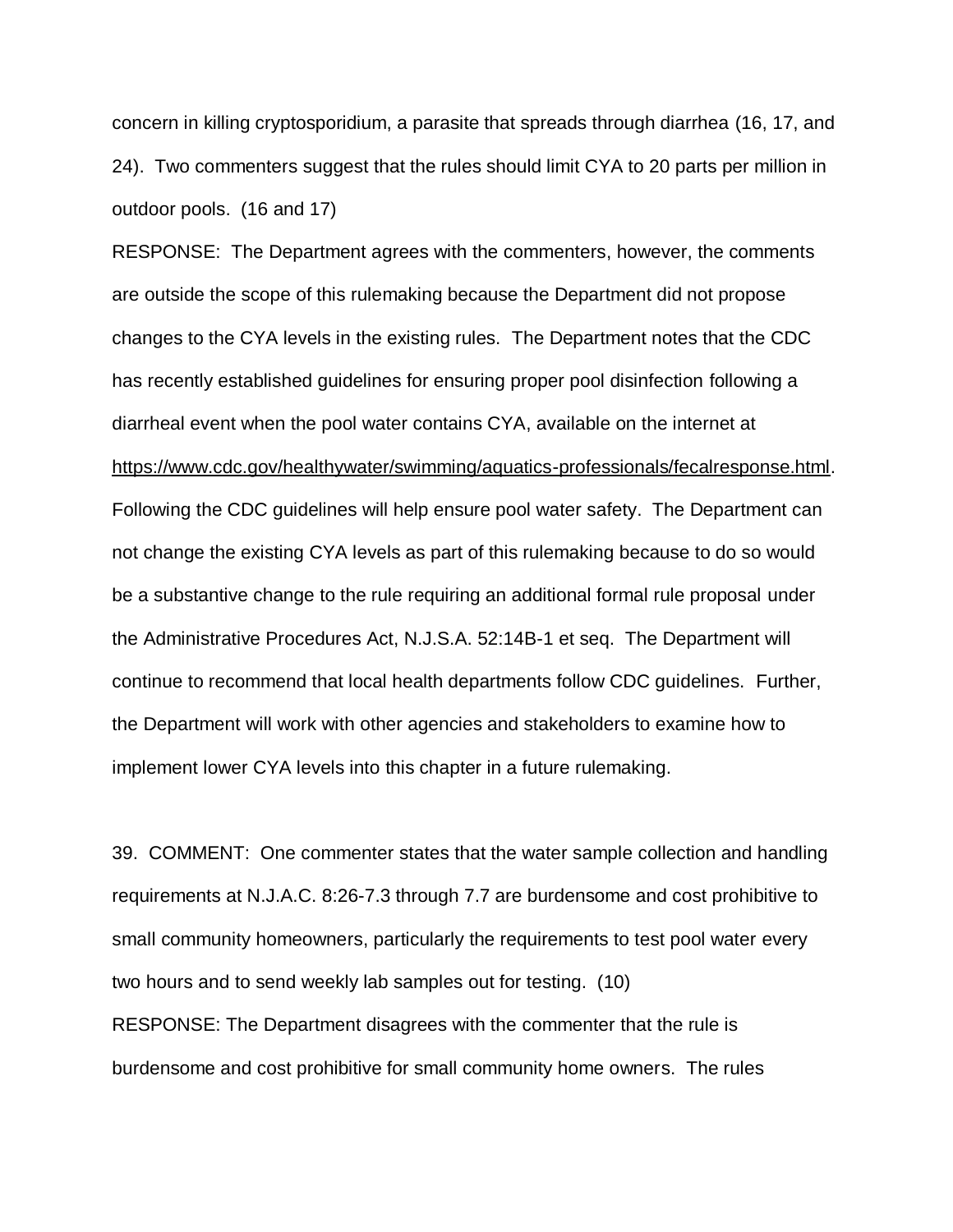establish minimum standards that are designed to help ensure the public health and safety of bathers. The Department notes that N.J.A.C. 8:26-6.13(m)4, which establishes the use of chemical controller systems, can be used to reduce the incidence of testing if elected by the pool owner or operator. Accordingly, the Department adopts the rules as proposed.

40. COMMENT: One commenter states that the Department should add the phrase, "provided sample holding times can be maintained" or similar language to N.J.A.C. 8:26-7.3(a) because sometimes it is not possible for laboratory personnel to obtain water samples during a time of maximum use for certain types of facilities, such as those only open late in the day. (3)

RESPONSE: The Department disagrees with the commenter that the Department should add the phrase, "provided sample holding times can be maintained" or similar language to N.J.A.C. 8:26-7.3(a). The Department intends the rule to require PRB facility owners and operators to collect samples at different times to obtain, over time, a representative sampling of the sanitary quality of the facility being sampled. If a PRB facility owner/operator determines that it cannot meet the requirements of N.J.A.C. 8:26- 7.3(a), then the owner/operator may apply to the Department for a waiver under N.J.A.C. 8:26-1.4.

41. COMMENT: Two commenters state that the proposed amendments at N.J.A.C. 8:26-7.4(a) and 7.4(b), which would require water samples to be taken to a certified laboratory within eight hours of sample collection, would impose a logistically difficult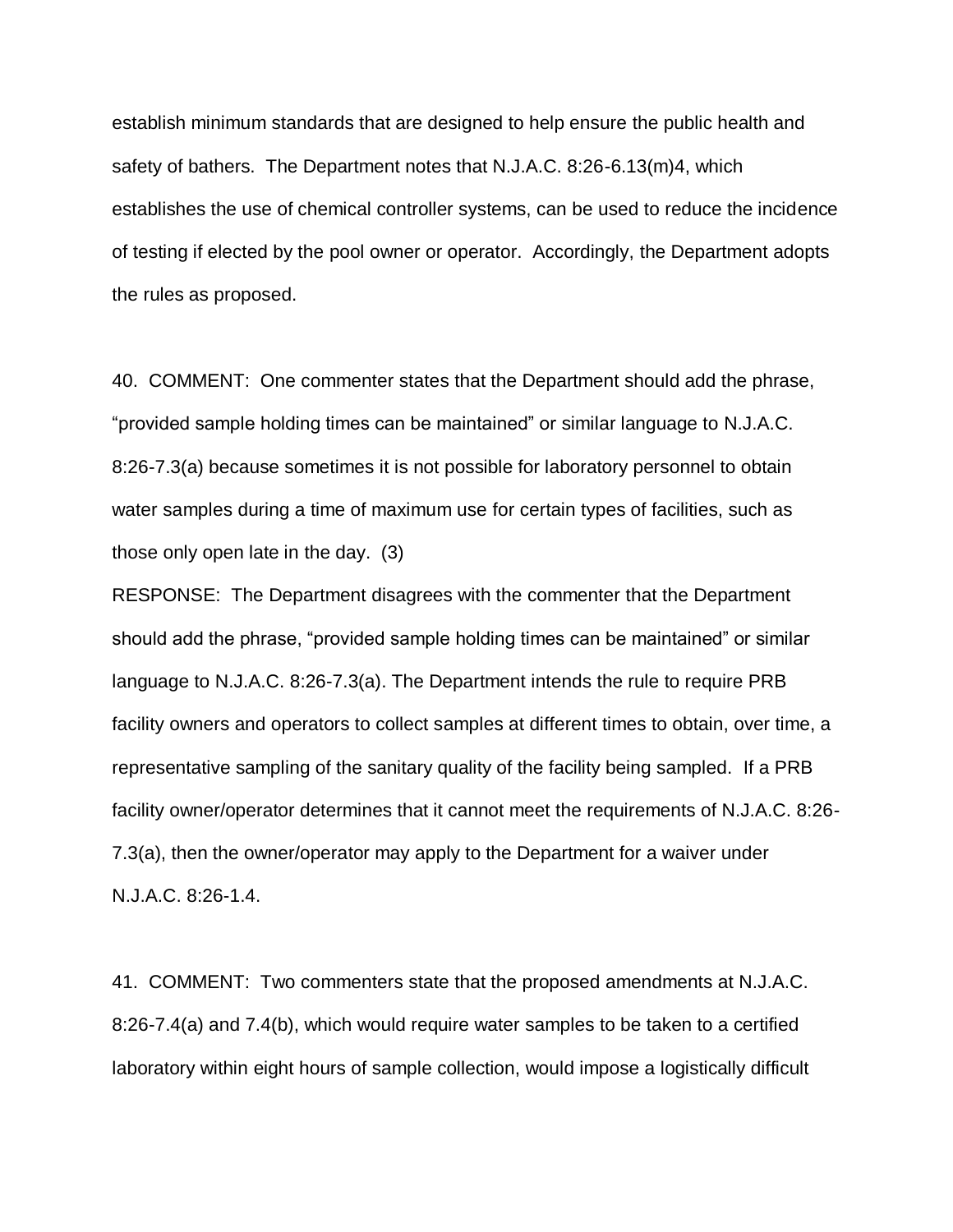time frame. The commenters state that the rule would require setting up for working same day night shifts, so that samples taken could be analyzed the same day, within an eight-hour time period. The commenters state that this will significantly raise the costs to clients and states that the current 30-hour holding time has been and remains satisfactory for real world sampling and analytical procedures. (16 and 17) RESPONSE: The Department disagrees with the commenters. The rule does not require setting up for working same day night shifts. The rule reflects the standards that laboratories are required to meet under N.J.A.C. 7:18 by the NJDEP for certification to perform PRB sample testing. The eight-hour hold time is necessary because fecal coliforms have a faster die off rate and E. coli is in that family of microorganisms. The Department notes that freshwater beaches across the country have used six- to eighthour hold times for years for this reason. New Jersey is not unique in adopting this standard. The Department notes that Pennsylvania uses an eight-hour hold time for PRB sample testing. Accordingly, the Department adopts the rule as proposed.

42. COMMENT: Two commenters state that they support using the NJDEP DSAM methods as opposed to specific (old) Standard Methods in the proposed amendments at N.J.A.C. 8:26-7. (16 and 17)

RESPONSE: The Department thanks the commenters for their support of the rule.

43. COMMENT: Two commenters state that the requirement for a 24-hour resample at N.J.A.C. 8:26-7.6(b) may pose a challenge for some pools because they might not be able to treat the pool that rapidly. The commenters state that many of their clients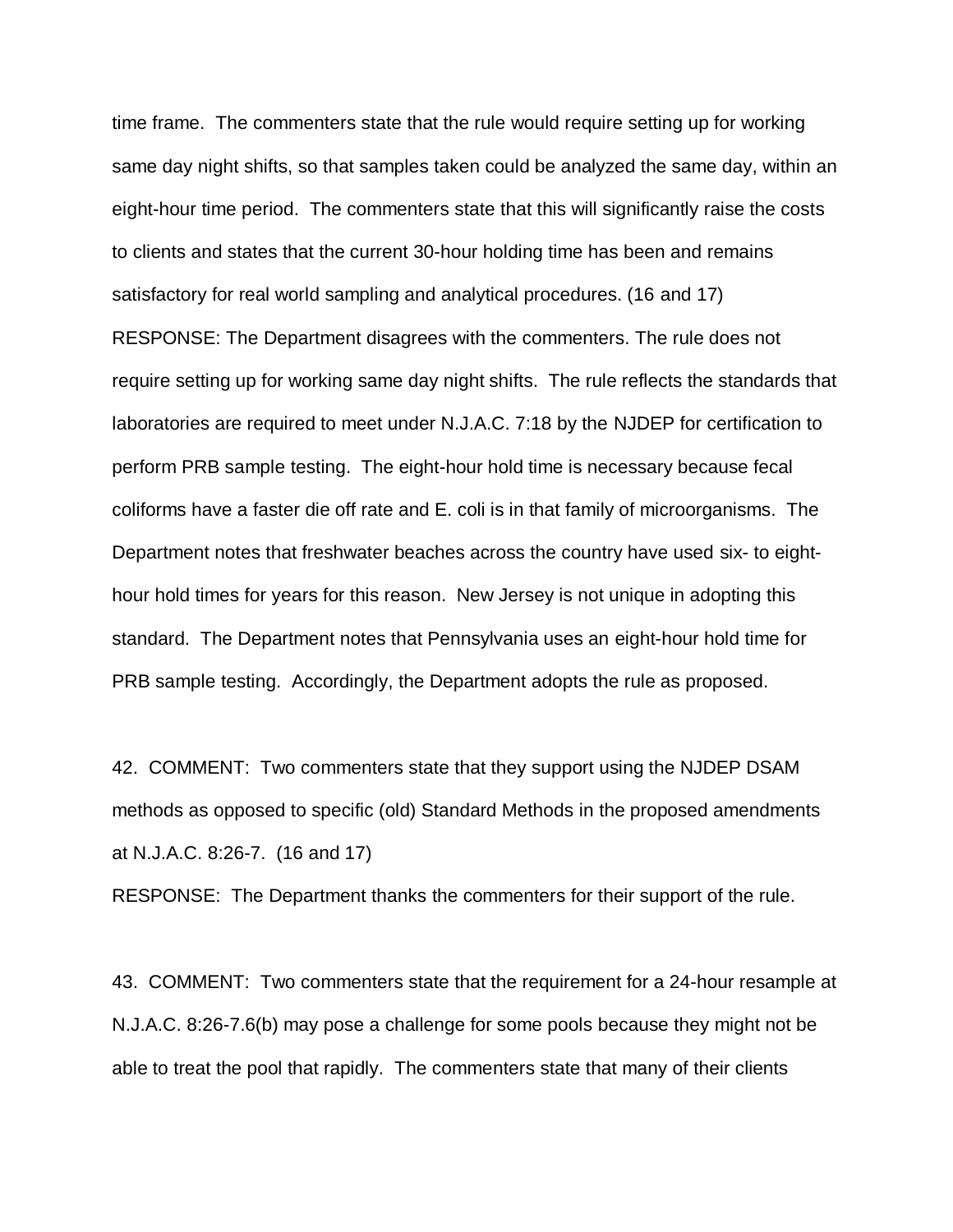request a 48-hour resample. The commenters state that if 48 hours is too long, an alternative might be to resample within 24 hours or to close the PRB facility until it is ready for a resample. (16 and 17)

RESPONSE: The Department disagrees with the commenter that some owners or operators might not be able to treat the pool in 24 hours. The rule does not require laboratories to complete resampling in that time period, only that an additional sample be taken in 24 hours. If a PRB facility owner or operator determines that additional time is necessary to treat the bathing water, the owner or operator may close the facility in order to do so. Under the existing rule, there was no time frame. Some owners and operators were waiting for several days to resample the bathing water and this resulted in unsanitary conditions. The Department intends the amendments to N.J.A.C. 8:26- 7.6(b) to require resampling in 24 hours to ensure that unsanitary conditions are corrected as soon as possible.

44. COMMENT: One commenter states that it may not be realistic to expect a laboratory to sample pool water and to return the results in 24 hours as contemplated by the proposed amendments at N.J.A.C. 8:26-8.6. The commenter states that the pool water should be immediately resampled after notification of failure to meet water quality standards. (30)

RESPONSE: The Department disagrees with the commenter. N.J.A.C. 8:26-8.6 only requires the taking of samples in 24 hours, it does not require the laboratories to return the results in 24 hours. The Department proposed language new language at N.J.A.C. 8:26-8.6(a) that does not require immediate resampling, but rather requires remediation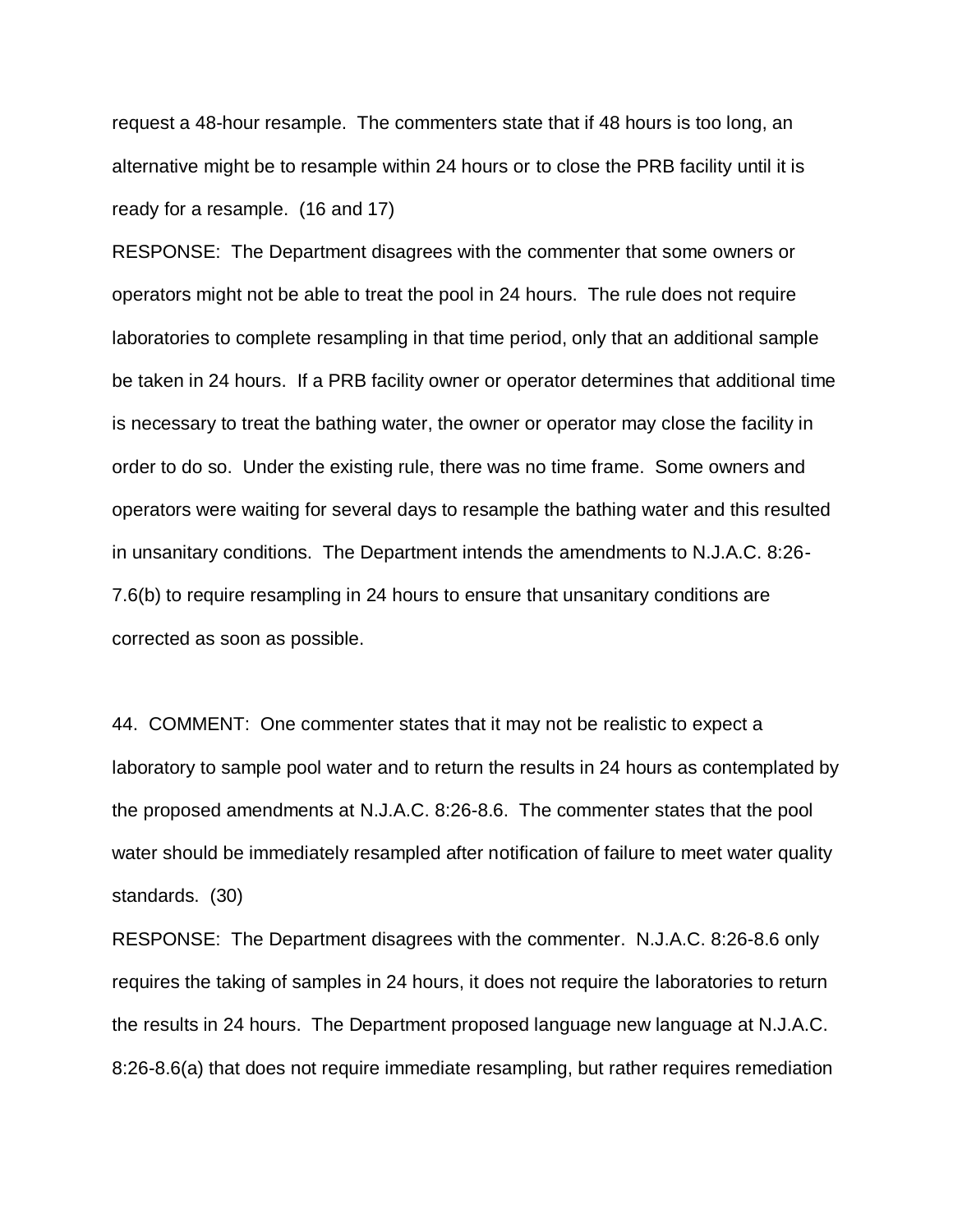and resampling in 24 hours in recognition that remediation should occur prior to resampling.

45. COMMENT: Two commenters state that the one-hour notification of unsatisfactory sampling results requirement of N.J.A.C. 8:26-8.7(a) may not be possible if results come after normal business hours and/or on weekends. (16 and 17) RESPONSE: The Department disagrees with the commenters. The Department proposed amendments to N.J.A.C. 8:26-8.7(a) that allow for results to be transmitted in a manner approved by the health authority. This may include e-mail, text, fax, or some other method. The Department encourages laboratories to consult with local health authorities to reach an agreement concerning these notifications.

46. COMMENT: Several commenters state that N.J.A.C. 8:26 Appendix A should include Ellis & Associates as a recognized lifeguard certification provider. (1, 2, 5, 6, 7, 12, 13, 14, 15, 19, 20, 21, 22, 23, 25, 26, 28, 29, 30, 32, 33, 34, 36, and 37) RESPONSE: The Department agrees with the commenters. The Department has included Ellis & Associates at N.J.A.C. 8:26 Appendix A by using their registered trade name, which is the "International Lifeguard Training Program."

47. COMMENT: One commenter requested modifications to definitions found in N.J.A.C. 8:26 Appendix B, concerning first aid supplies, for the following: change the word "sponge" to "pads," specify roller bandages type and change quantity from 15 to 12 since most bandages are sold by the dozen, bandage scissors should have a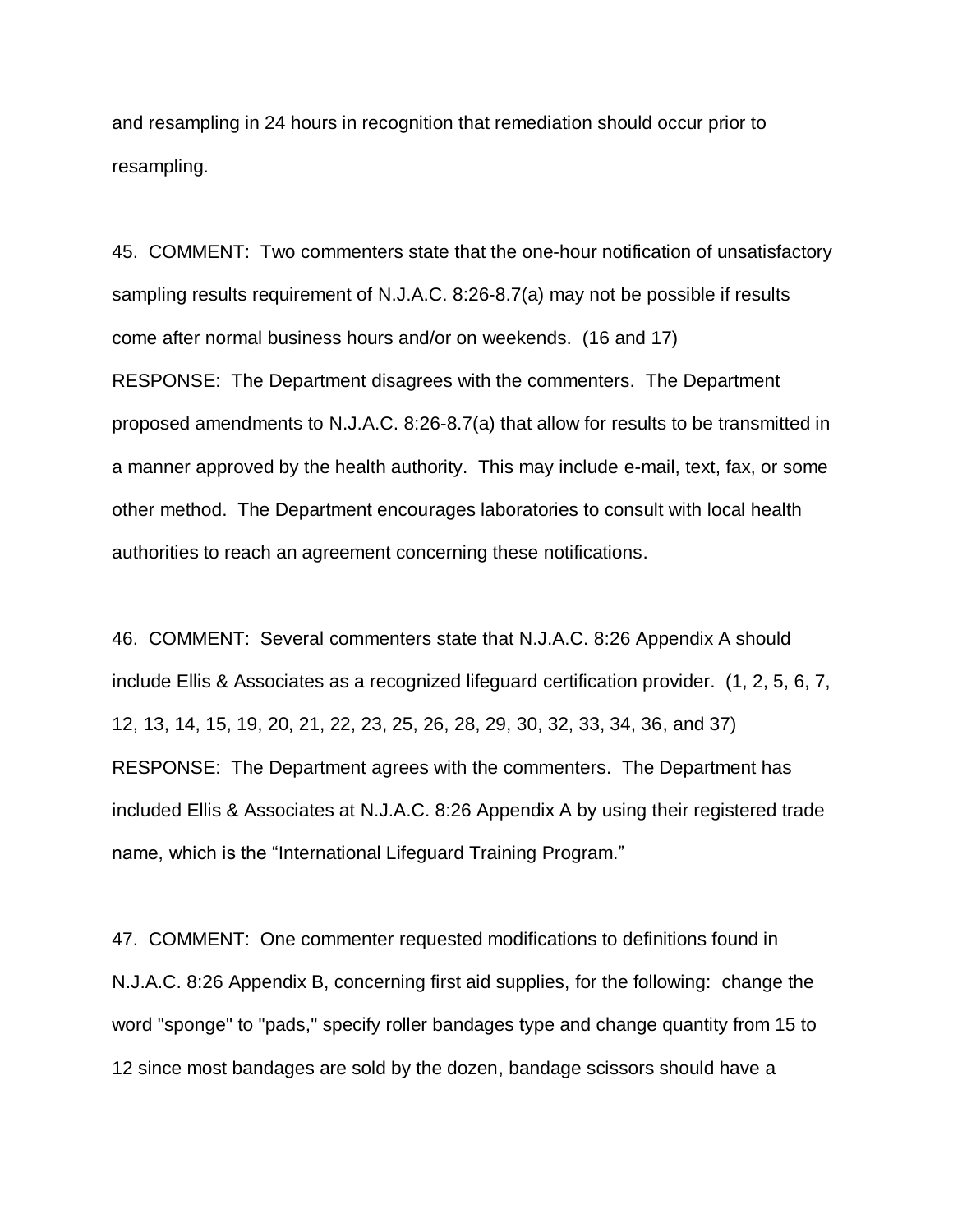minimum size requirement, tweezers should specify either thumb dressing or splintertype specifications, blankets should specify mylar type as opposed to wool or composite type cloth and specify number 1-2-4, disposable face shields should be same quantity or more as the quantity of gowns, disposable gloves should be nitrile and a number should be specified vs. requiring a box, a smaller disposable barrier type device in foil pack could be used instead of a pocket resuscitation mask which costs more and takes up more space, hand sanitizer bottle size should be specified, and first aid policies and procedures should be required in book form. The commenter also suggests that safety pins should be added to the kit. (31)

RESPONSE: The Department disagrees with the commenter that is should modify N.J.A.C. 8:26 Appendix B - First Aid Supplies at PRB Facilities. N.J.A.C. 8:26 Appendix B is designed to require PRB facilities to maintain basic first aid supplies and to increase the quantities of those first aid supplies for larger PRB facilities. The Department does not agree that the level of detail suggested by the commenter for bandages, scissors, tweezers, blankets, face shields, gowns, gloves, masks, hand sanitizer, first aid policies and procedures, and safety pins is necessary in order to establish minimum first aid kit standards. PRB facilities are free to exceed the minimum standards set by the Department. Accordingly, the Department makes no changes to N.J.A.C. 8:26 Appendix B upon adoption.

48. COMMENT: Two commenters support the Minimum Chlorine Residual levels found in N.J.A.C. 8:26 Appendix C. (16 and 17)

RESPONSE: The Department thanks the commenters for their support of the rule.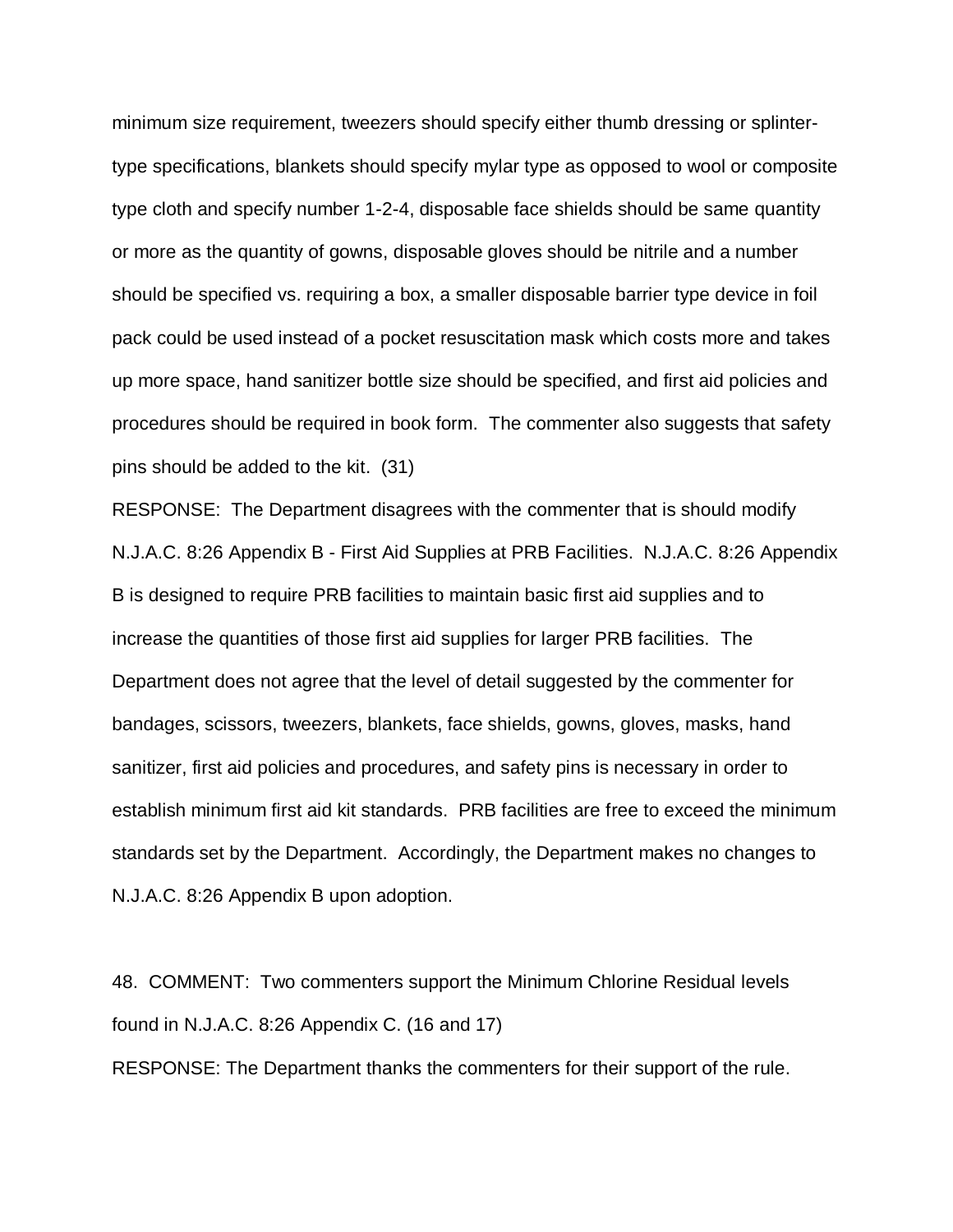49. COMMENT: Several commenters state that N.J.A.C. 8:26 Appendix E, which contains a Public Recreational Bathing Facilities checklist for preoperational and operational purposes, is not comprehensive enough to reflect each type of operating facility in New Jersey. The commenters state that it is "a good tool for most PRB facilities as long as items that don't apply to that specific aquatic facility are NOT required."

(1, 2, 5, 6, 7, 12, 13, 14, 15, 19, 20, 21, 22, 23, 25, 26, 28, 29, 30, 32, 33, 34, 36, and 37)

RESPONSE: The Department acknowledges different types of PRB facilities. The checklist is designed to cover all types of facilities. It is up to the owner or operator to determine whether certain items on the checklist do not apply to his or her facilility. The Department included in the rule proposal a not applicable or "N/A" section to accommodate the concerns raised by the commenters. In addition, there is a Comment Section, which has been designed into the form that can be used to explain PRB facility characteristics that the TPO deems noteworthy.

50. COMMENT: One commenter states that the proposed definition of "health club" should not refer to another regulation that defines "Health Club." The commenter recommends the definition be provided in full to provide inspectors/regulators the full definition without having to read through another regulation. (3) RESPONSE: The Department disagrees with the commenter. The New Jersey Legislature has defined "health club" by statute at N.J.S.A. 56:8-39. The Department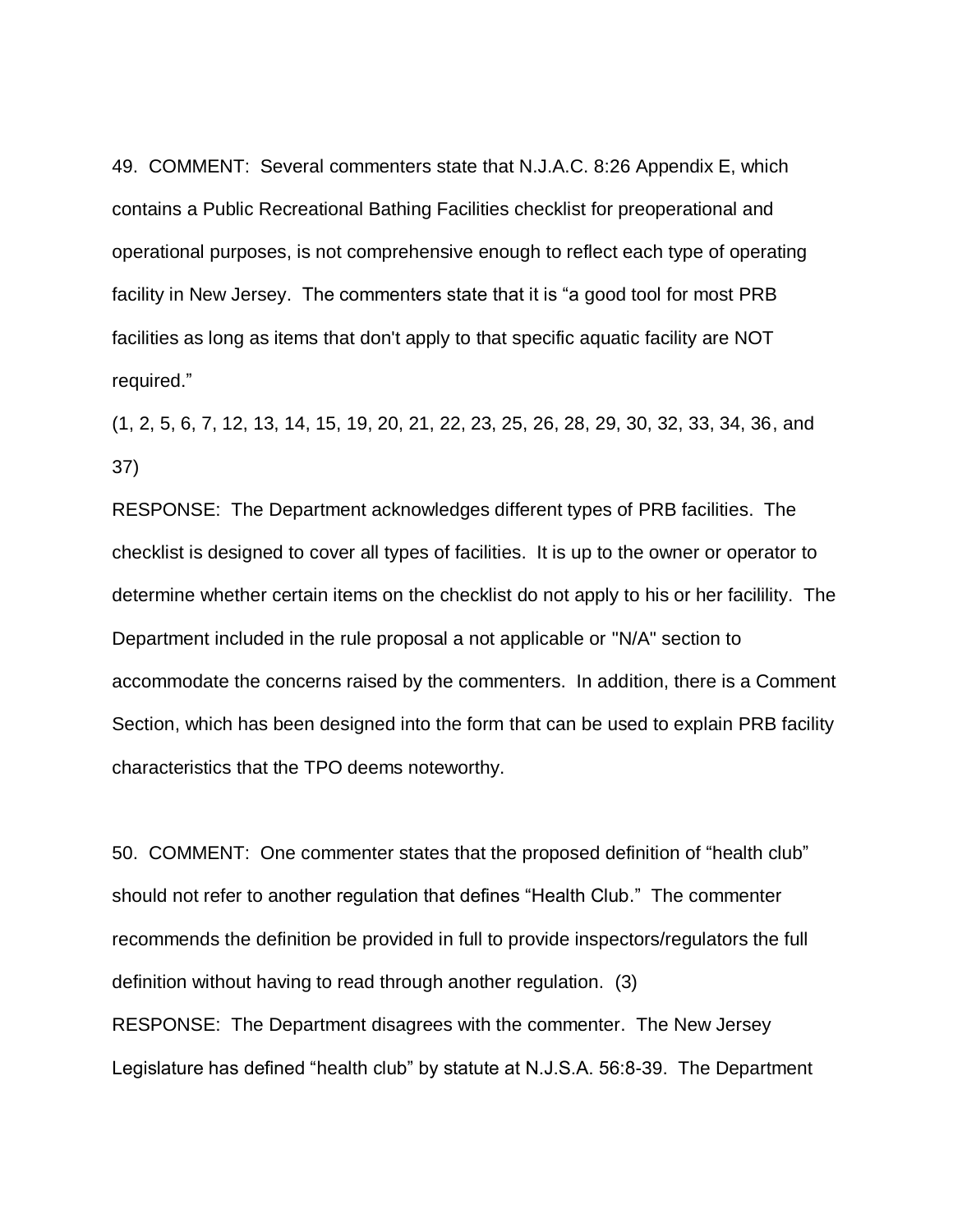has referred to the statutory definition and not repeated it verbatim because to do so is precise, less wordy, and is the preferred method of citing to the definition by the New Jersey Office of Administrative Law, the agency which governs rulemaking.

51. COMMENT: Two commenters state that, with regard to N.J.A.C. 8:26-7.17(a)2 and 3, stoppers are not normally used for natural bathing area sampling containers and that sterile screw-top bottles should be opened prior to submersion in water. (16 and 17) RESPONSE: The comment is outside the scope of this rulemaking because the comment does not refer to changes from the existing rule with regard to stoppers and screw-top bottles.

#### **Federal Standards Statement**

The adopted amendments, repeals, and new rules require the State's public recreational bathing facilities to meet national sanitary and safety standards. The adopted amendments, repeals, and new rules comply with, but do not exceed the BEACH Act and the implementation regulations at 40 CFR Part 131. This Federal regulation sets forth the discretion of the states to establish water quality standards as authorized by Section 303(c) of the Federal Clean Water Act, 33 U.S.C. § 1319. The BEACH Act and the implementation regulations generally require, as a condition of continued Federal grant funding, coastal and Great Lakes states and territories to test for the presence of enterococci bacteria to determine the water quality of their coastal recreation waters. The rules incorporate 40 CFR 136.3 – Tables 1A and 1H, and 40 CFR 141.74(a). These standards are approved laboratory methods for non-potable ambient water testing and cover micro-organism testing for E.coli. DSAM procedures,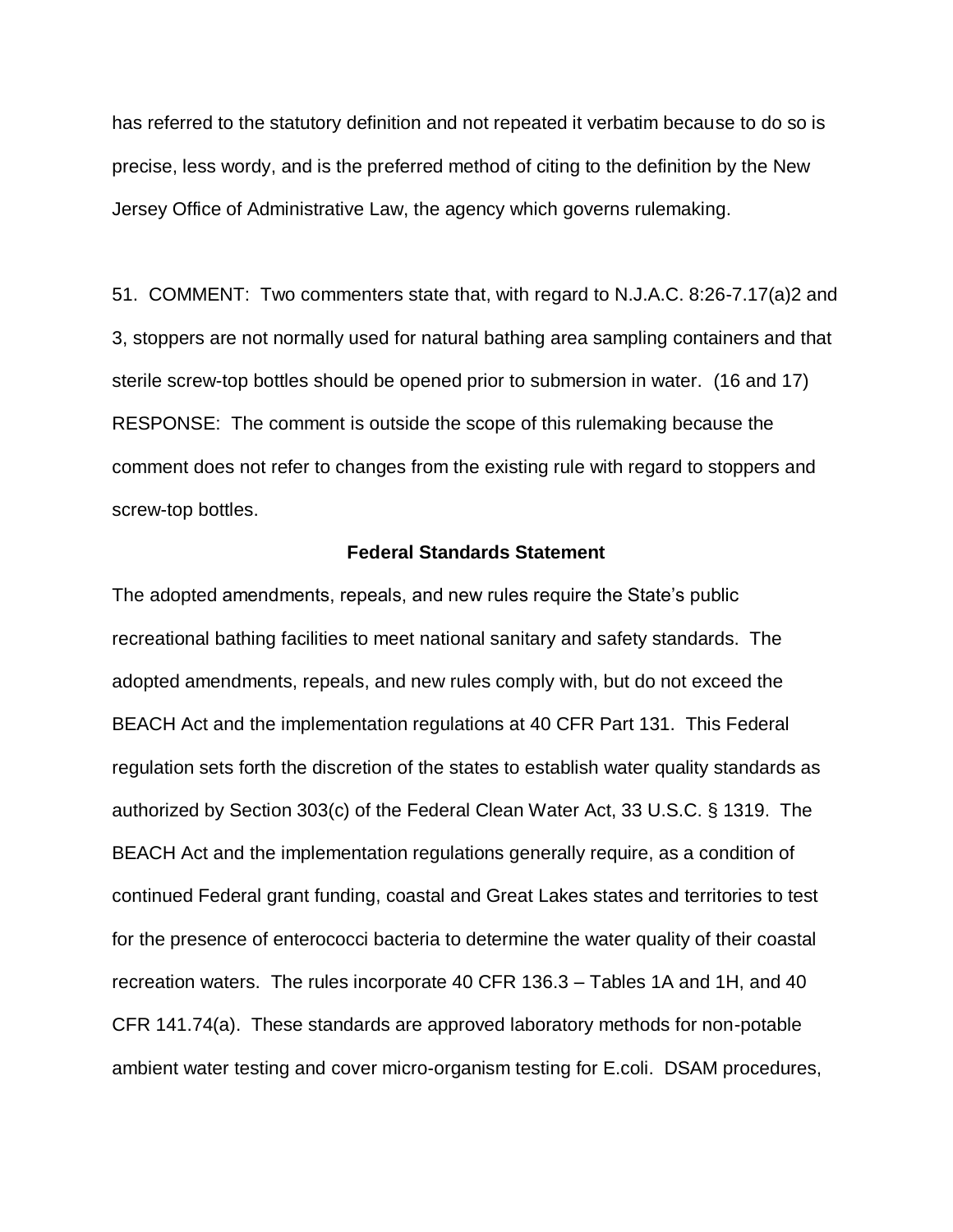which are established by the NJDEP pursuant to N.J.A.C. 7:18, are used for certifying laboratories to perform water quality testing. They are consistent with and do not exceed Federal standards.

The Baker Act requires that by December 19, 2008, the following be installed in public pools and spas: (1) drain covers compliant with UCC, and (2) when there is only a single main drain, a second anti-entrapment system. The adopted amendments, repeals, and new rules meet but do not exceed most current requirements of the Consumer Products Safety Commission (CPSC). The CPSC currently requires the use of ANSI/APSP-7, which is incorporated by reference in the UCC. This is the most current version of ASME/ANSI standard A112.19.8-2007, and the UCC has already adopted ANSI/APSP-7, which contains construction and maintenance requirements for swimming pools and hot tubs and spas, respectively. 16 CFR Part 1207 contains standards for the design and construction of water slides.

**Full text** of the adoption follows (additions to proposal indicated in boldface with asterisks **\*thus\***; deletions from proposal indicated in brackets with asterisks \*[thus]\*): 8:26-4.8 Disinfection

(a) - (b) (No change from proposal)

(c) Chemical feeders, also called chemical controller systems, shall only be permitted if their installation (and use as specified in N.J.A.C. 8:26-6.14(l)) conforms to the following:

1. (No change from proposal)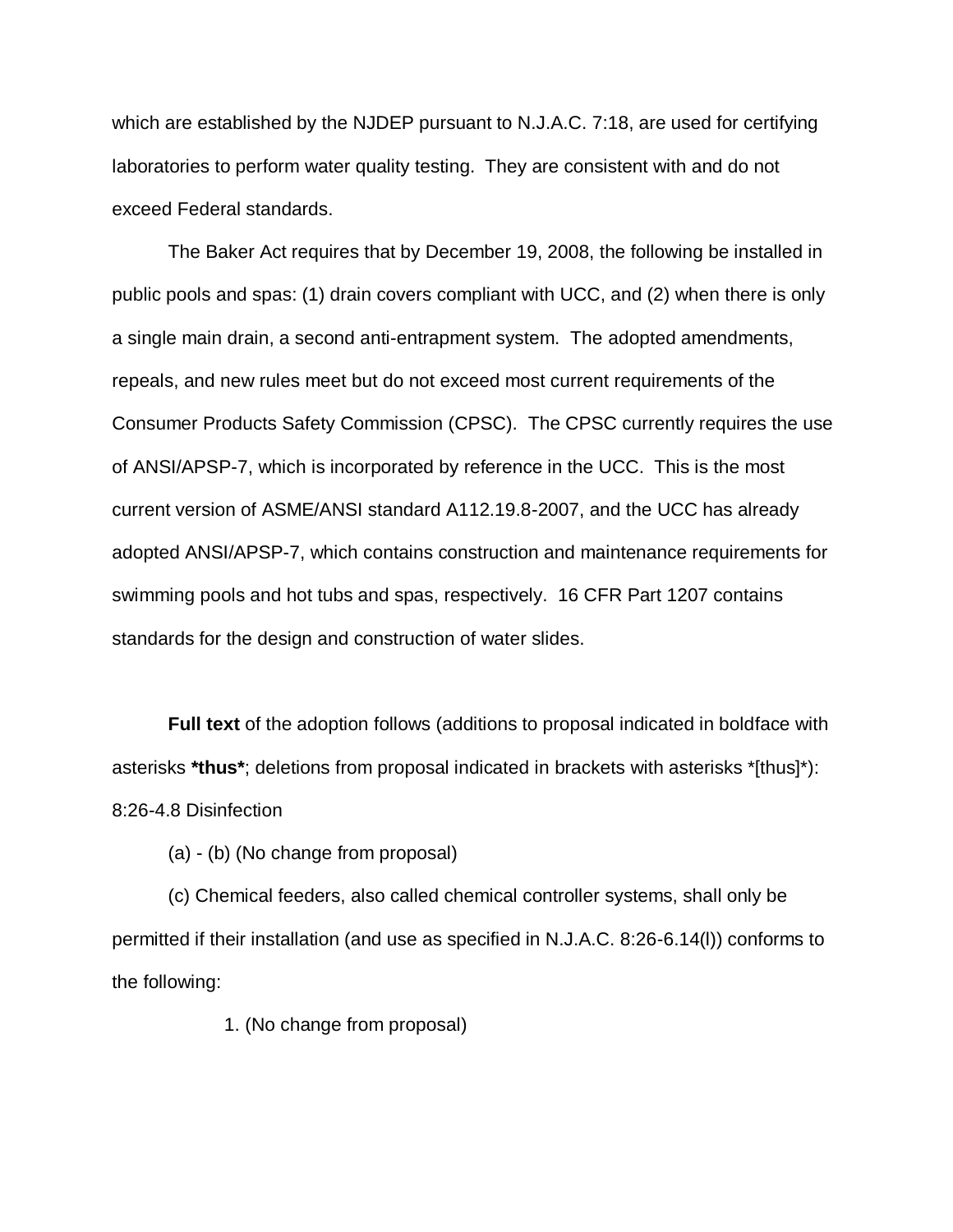2. Where the chemical feeder is equipped with its own pump, the pump shall be installed so that it introduces the \*[gas or]\* solution downstream from the heater and at a position lower than the heater outlet fitting.

3. – 4. (No change from proposal)

(d) – (e) (No change from proposal)

### 8:26-5.2 Swimming pool supervision

(a) Designated adult supervisor. A swimming pool shall be under the management of a designated adult supervisor who is knowledgeable of this chapter and who shall be responsible for all phases of the operation.

1. (No change from proposal.)

2. For pools larger than 2,000 square feet, the designated adult supervisor shall possess pool director training certification. Current adult pool supervisors shall have until \*[(one year from the effective date of this amendment)]\* **\*January 16, 2019,\*** to obtain certification.

(b) At least one person currently certified in standard first aid and professional level infant, child, and adult cardiopulmonary resuscitation (CPR) by a Department of Health approved organization listed in N.J.A.C. 8:26 Appendix A**,** shall be on the premises, available, and readily accessible when the swimming pool is in use. \*[The person shall also have training in spinal injury management.]\*

1. – 2. (No change from proposal)

 $(c) - (f)$  (No change from proposal)